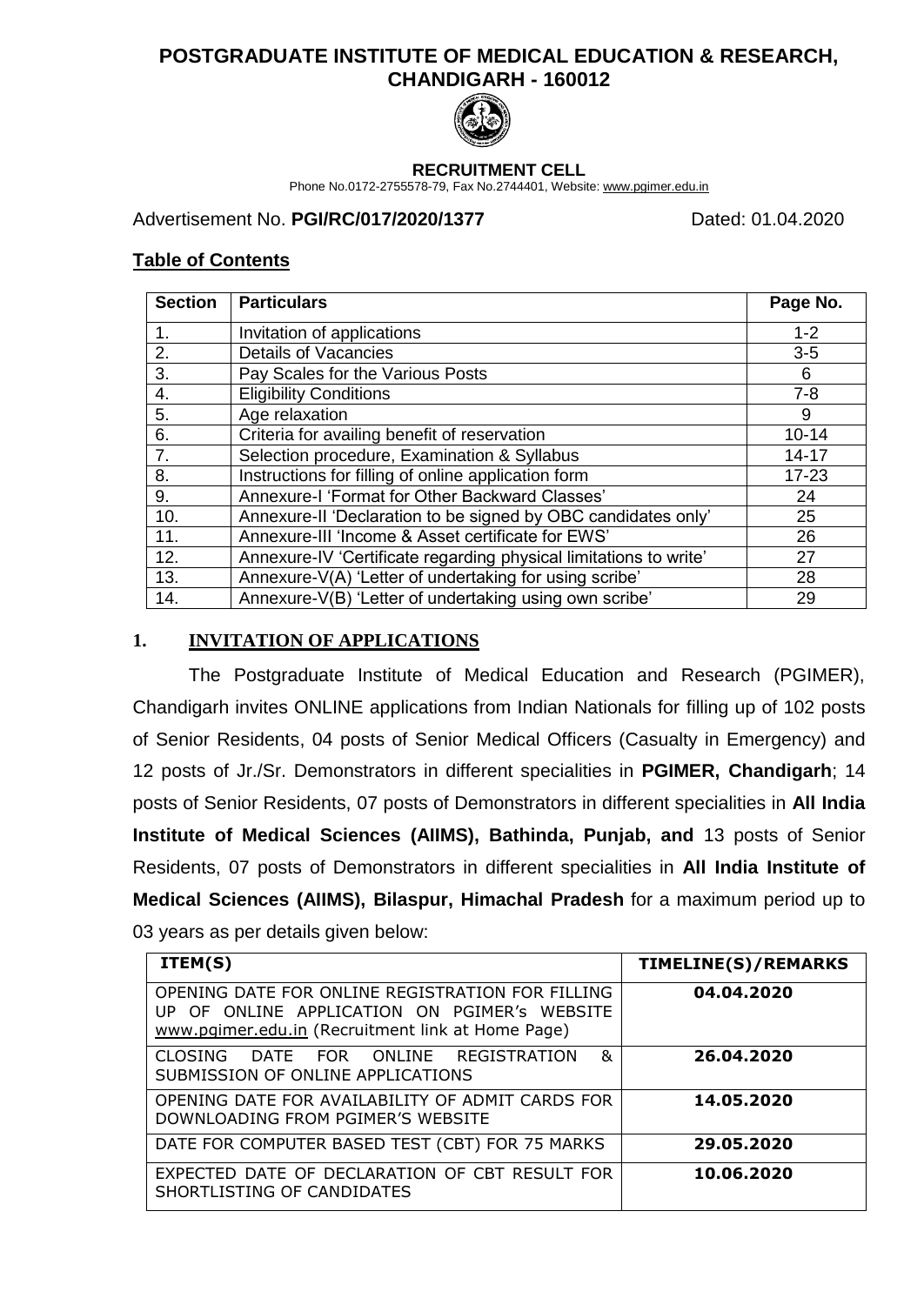| EXPECTED DATE OF PUBLISHING ELIGIBILITY NOTICE ON<br>INSTITUTE's WEBSITE IN RESPECT OF CANDIDATES WHO<br>WILL BE ELIGIBLE FOR DEPARTMENTAL INTERVIEW &<br><b>ASSESSMENT</b> | 15.06.2020 |
|-----------------------------------------------------------------------------------------------------------------------------------------------------------------------------|------------|
| EXPECTED DATE OF DOCUMENT VERIFICATION BY THE<br><b>COMMITTEE</b>                                                                                                           | 19.06.2020 |
| DATE OF DEPARTMENTAL INTERVIEW<br>&<br><b>FXPECTED</b><br>ASSESSMENT FOR 25 MARKS                                                                                           | 19.06.2020 |
| DATE OF DECLARATION OF FINAL RESULT                                                                                                                                         | 27.06.2020 |

**The details of vacancies are given in Section 2 of these guidelines**.

### **APPLICATION FEE**

- Persons with Benchmark Disabilities (PwBD): **Exempted from payment of fee.**
- SC/ST category: Rs. 800/- plus Transaction Charges as applicable.
- For all others including General/ OBC/EWS: Rs. 1500/- plus Transaction Charges as applicable.

#### **MODE OF PAYMENT**

The candidates can deposit the above application fee through online payment gateway available at the APPLICATION PORTAL using **Debit/ Credit Card/ Net Banking.** 

#### **IMPORTANT NOTE:**

Any Addendum/ Corrigendum/ updates, all information regarding result declaration of Computer based test, subsequent eligibility notice, schedule of departmental interview & assessment and final result of selected candidates will be announced and displayed only on PGIMER's website at [www.pgimer.edu.in.](http://www.pgimer.edu.in/) Candidates will not be informed individually in this regard. Candidates are requested not to make call to the Recruitment Cell/ Examination Cell for such information. Therefore, candidates are advised to regularly visit on PGIMER's website for any updates.

**All applicants are advised to read these Guidelines and the Help Manual carefully before starting online registration and ensure that no column is left blank and all the columns in the REGISTRATION FORM and APPLICATION FORM are filled in correctly as once registered/ submitted, candidates will not be able to change the entries and the candidature will be decided accordingly. In the event of rejection of the application form due to INCORRECT entries filled by the candidate, no correspondence/ request for reconsideration will be entertained.**

Please visit the Institute's website i.e. [www.pgimer.edu.in](http://www.pgimer.edu.in/) regularly for latest notification as well as any Addendum/ Corrigendum/ updates, etc. as these information will only be uploaded on the Institute's website.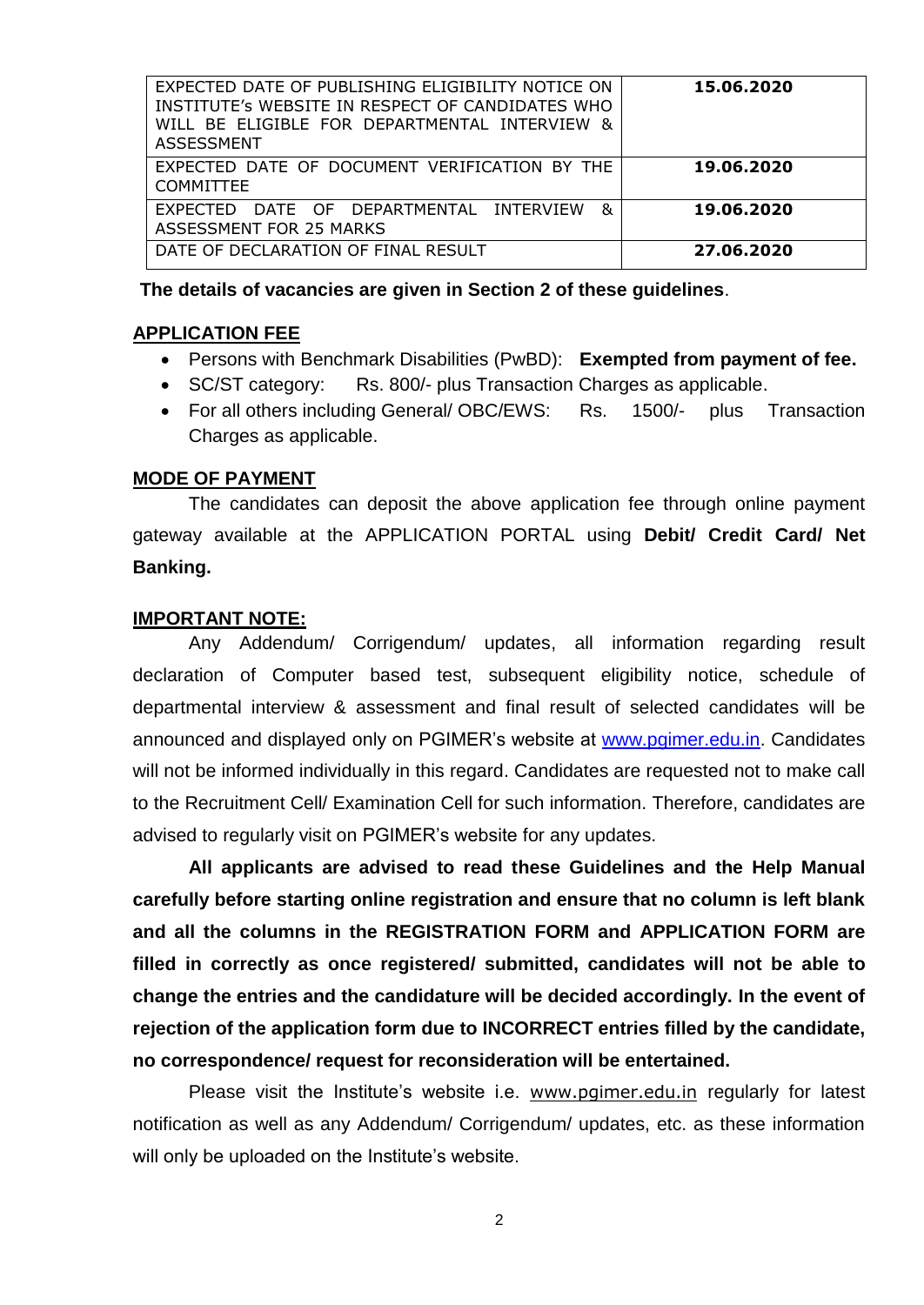# **2. DETAILS OF VACANCIES**

# **A. For PGIMER, Chandigarh:**

| Sr.              | Name of the Department(s)                               | No. of         | <b>UR</b>                | <b>SC</b>                | <b>ST</b>                    | <b>OBC</b>               | <b>EWS</b>               |
|------------------|---------------------------------------------------------|----------------|--------------------------|--------------------------|------------------------------|--------------------------|--------------------------|
| No.              |                                                         | posts          |                          |                          |                              |                          |                          |
|                  |                                                         | vacant         |                          |                          |                              |                          |                          |
|                  | <b>Senior Residents (POST CODE-SR/023)</b>              |                |                          |                          |                              |                          |                          |
| 1.               | Anaesthesia                                             | 9              | 3                        | $\blacksquare$           | $\overline{\phantom{a}}$     | $1 + 4*$                 | $\mathbf{1}$             |
| 2.               | Anatomy                                                 | $\overline{2}$ | $\mathbf{1}$             |                          |                              | $1*$                     |                          |
| $\overline{3}$ . | Biochemistry                                            | $\mathbf{1}$   | $\overline{\phantom{a}}$ | $1*$                     | $\overline{\phantom{0}}$     | $\overline{\phantom{0}}$ | $\overline{a}$           |
| 4.               | <b>Community Medicine</b>                               | $\mathbf{1}$   | $\mathbf{1}$             | $\overline{\phantom{a}}$ | $\overline{\phantom{a}}$     | $\overline{\phantom{a}}$ | $\overline{a}$           |
| $\overline{5}$ . | <b>Oral Health Science Centre</b>                       |                |                          |                          |                              |                          |                          |
| a.               | Prosthodontics Crown & Bridge                           | $\mathbf{1}$   | $\overline{\phantom{a}}$ | $\overline{\phantom{a}}$ | $1*$                         | $\overline{\phantom{0}}$ | $\overline{\phantom{a}}$ |
| b.               | Conservative & Endodontics                              | $\mathbf{1}$   | $\mathbf{1}$             | $\overline{\phantom{0}}$ | $\overline{a}$               | $\overline{a}$           | $\overline{a}$           |
| c.               | Periodontics                                            | $\mathbf{1}$   | $\mathbf{1}$             | $\overline{\phantom{a}}$ | $\overline{\phantom{0}}$     |                          | $\overline{\phantom{0}}$ |
| b.               | Orthodontics                                            | $\mathbf{1}$   | $\overline{\phantom{a}}$ | $\overline{\phantom{a}}$ | $\overline{\phantom{a}}$     | $1*$                     | $\overline{\phantom{a}}$ |
| 6.               | Dermatology                                             | 3              | $\overline{2}$           | $\overline{\phantom{a}}$ | $\overline{\phantom{0}}$     | 1                        | $\overline{\phantom{0}}$ |
| 7.               | <b>Forensic Medicine</b>                                | $\overline{2}$ | $\mathbf{1}$             | $\overline{\phantom{a}}$ | $\qquad \qquad \blacksquare$ | $\mathbf{1}$             | $\overline{\phantom{a}}$ |
| 8.               | <b>General Surgery</b>                                  | 10             | 5                        | 1                        | $\mathbf{1}$                 | $1+2*$                   |                          |
| 9.               | <b>Hospital Administration</b>                          | 5              | $\overline{2}$           |                          | $1*$                         | $\mathbf{1}$             | $\mathbf{1}$             |
| 10.              | <b>Internal Medicine</b>                                | 11             | $\overline{2}$           | $2*$                     | $1*$                         | $1 + 5*$                 | $\overline{a}$           |
| 11.              | <b>Medical Microbiology</b>                             | $\overline{2}$ | $\mathbf{1}$             | $\overline{\phantom{0}}$ | $\mathbf{1}$                 | $\qquad \qquad -$        | $\overline{\phantom{0}}$ |
| 12.              | Nuclear Medicine                                        | $\overline{3}$ | $\overline{\phantom{a}}$ | $1*$                     | $\qquad \qquad -$            | $\mathbf{1}$             | $\mathbf{1}$             |
| 13.              | Obst. & Gynae.                                          | $\overline{6}$ | $\overline{2}$           | $\mathbf{1}$             | $\overline{\phantom{a}}$     | $2*$                     | $\mathbf{1}$             |
| 14.              | Ophthalmology                                           | $\overline{4}$ | $\mathbf{1}$             | $\mathbf{1}$             | $\overline{\phantom{a}}$     | $\overline{2}$           | $\overline{a}$           |
| 15.              | Orthopaedics                                            | 5              | 3                        | $\overline{\phantom{0}}$ | $\overline{\phantom{a}}$     | $\mathbf{1}$             | $\mathbf{1}$             |
| 16.              | Pathology                                               | $\overline{4}$ | 3                        | $\overline{\phantom{0}}$ | $\overline{a}$               | $\mathbf{1}$             |                          |
| 17.              | Pharmacology                                            | $\overline{c}$ | $\mathbf{1}$             |                          | $1*$                         | $\overline{\phantom{0}}$ | $\overline{\phantom{0}}$ |
| 18.              | Psychiatry                                              | $\overline{2}$ | $\mathbf{1}$             | $\overline{\phantom{a}}$ | $\mathbf{1}$                 | $\overline{a}$           | $\qquad \qquad -$        |
| 19.              | Pediatrics                                              | 3              | $\mathbf{1}$             | $\mathbf{1}$             | $\overline{\phantom{0}}$     | $1*$                     |                          |
| 20.              | Radio-diagnosis                                         | 9              | $\overline{4}$           | $1 + 1*$                 | $1*$                         | $\overline{2}$           | $\qquad \qquad -$        |
| 21.              | Radiotherapy                                            | 3              | $\overline{2}$           |                          | 1                            | $\overline{a}$           |                          |
| 22.              | <b>Renal Transplant Surgery</b>                         | 6              | $\overline{2}$           | $\overline{\phantom{a}}$ | $\mathbf{1}$                 | $2*$                     | $\mathbf{1}$             |
| 23.              | <b>Transfusion Medicine</b>                             | $\mathbf{1}$   | $\overline{\phantom{a}}$ | $\qquad \qquad -$        | $1*$                         | $\overline{\phantom{0}}$ | $\qquad \qquad -$        |
| 24.              | ENT (Otolaryngology)                                    | $\overline{2}$ | $\mathbf{1}$             |                          | $\mathbf{1}$                 |                          |                          |
| 25.              | Physical & Rehabilitation Medicine                      | $\overline{2}$ | $\mathbf{1}$             |                          |                              | $1*$                     |                          |
|                  | <b>TOTAL</b>                                            | 102            | 42                       | 10                       | 12                           | 32                       | 06                       |
| 26.              | Senior Medical Officer                                  | 4              | $\mathbf{1}$             | $1*$                     |                              | 1                        | 1                        |
|                  | (Casualty in Emergency)                                 |                |                          |                          |                              |                          |                          |
|                  | (POST CODE-SMO/024)                                     |                |                          |                          |                              |                          |                          |
|                  | Junior/Senior Demonstrator (POST CODE-JSD/025)          |                |                          |                          |                              |                          |                          |
| 27.              | <b>Biostatistics</b>                                    | 1              | 1                        | $\overline{\phantom{a}}$ |                              |                          |                          |
|                  | (Senior Demonstrator)                                   |                |                          |                          |                              |                          |                          |
| 28.              | Biochemistry                                            | $\mathbf{1}$   | $\mathbf{1}$             |                          |                              |                          |                          |
|                  | (Senior Demonstrator)                                   |                |                          |                          |                              |                          |                          |
| 29.              | Biophysics                                              | $\mathbf{1}$   | $\mathbf{1}$             | $\overline{\phantom{a}}$ |                              | $\overline{\phantom{0}}$ |                          |
|                  | (Senior Demonstrator)                                   |                |                          |                          |                              |                          |                          |
| 30.              | Anatomy (Jr./Sr. Demonstrator)                          | $\mathbf{1}$   |                          |                          | $1*$                         |                          |                          |
| 31.              | Exp. Medicine & Biotechnology<br>(Jr./Sr. Demonstrator) | $\overline{2}$ | $\mathbf{1}$             |                          |                              | $\mathbf{1}$             |                          |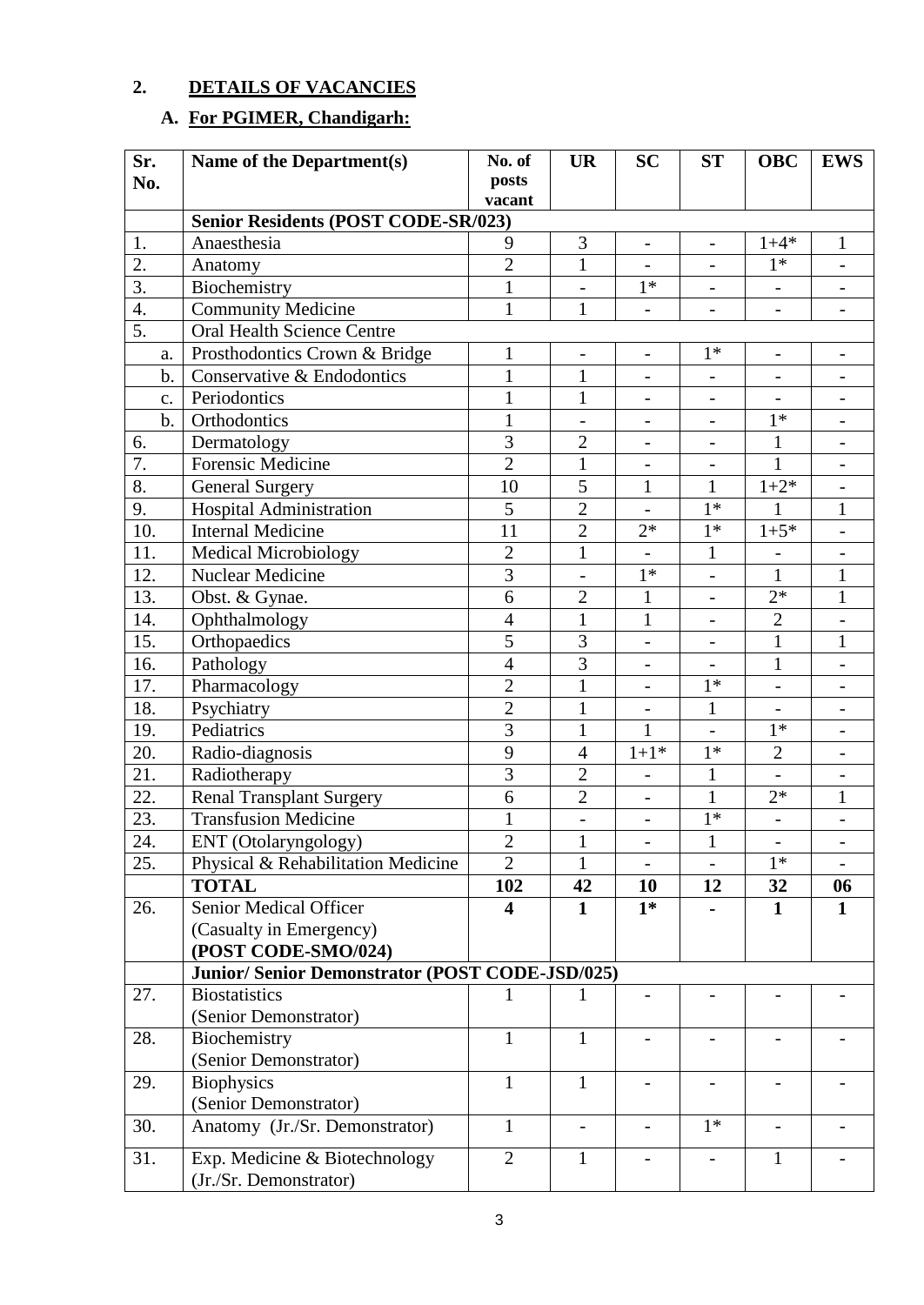| 32. | <b>CSIC</b>               |     |    |    |    |                |    |
|-----|---------------------------|-----|----|----|----|----------------|----|
|     | (Jr./Sr. Demonstrator)    |     |    |    |    |                |    |
| 33. | <b>Community Medicine</b> |     |    |    |    |                |    |
|     | (Health Promotion)        |     |    |    |    |                |    |
|     | (Senior Demonstrator)     |     |    |    |    |                |    |
| 34. | <b>Community Medicine</b> |     |    |    |    |                |    |
|     | (Environmental Health)    |     |    |    |    |                |    |
|     | (Senior Demonstrator)     |     |    |    |    |                |    |
| 35. | <b>Community Medicine</b> |     |    |    |    | $1*$           |    |
|     | (Health Promotion)        |     |    |    |    |                |    |
|     | (Junior Demonstrator)     |     |    |    |    |                |    |
| 36. | <b>Nuclear Medicine</b>   |     |    |    |    |                |    |
|     | (Senior Demonstrator)     |     |    |    |    |                |    |
| 37. | Immunopathology           |     |    |    |    | $1*$           |    |
|     | (Jr./Sr. Demonstrator)    |     |    |    |    |                |    |
|     | <b>TOTAL</b>              | 12  | 07 |    | 01 | 0 <sub>3</sub> | 01 |
|     | <b>GRAND TOTAL</b>        | 118 | 50 | 11 | 13 | 36             | 08 |

#### **\*Denotes backlog vacancies.**

- **Note**: I. Twelve (12) posts are reserved for Persons with Disabilities category (PWD) (OL-OA) (non-surgical jobs) from amongst the posts of Senior Residents and Senior Medical Officer (Casualty in Emergency) in the departments mentioned at Sr. No.1,2,3,4,6,7,9,10,11,12,16,17,18,19,20,21,23,25,26 and Sr.No.5 (OHSC) for OL, HH categories.
	- II. The vacancies which will fall vacant in different specialties till  $30<sup>th</sup>$  June 2020, if any, due to resignation, termination, leaving the Institute midway etc. will also be filled on the basis of this examination from the candidates in waiting list.
	- III. The above vacancies are provisional and subject to variation. The Director, PGIMER, Chandigarh reserves the right to vary the vacancies including reserved vacancies.

| Sr.<br>No. | Name of the Department(s)                      | No. of<br>posts<br>vacant | <b>UR</b> | <b>SC</b> | <b>ST</b>      | <b>OBC</b>     | <b>EWS</b> |
|------------|------------------------------------------------|---------------------------|-----------|-----------|----------------|----------------|------------|
|            | <b>Senior Residents (POST CODE-SR/023)</b>     |                           |           |           |                |                |            |
| 1.         | Anaesthesia                                    |                           |           |           | $\blacksquare$ |                |            |
| 2.         | Biochemistry                                   |                           |           |           |                |                |            |
| 3.         | Dermatology                                    |                           | 4         |           | -              |                |            |
| 4.         | <b>General Medicine</b>                        | 2                         |           |           | $\blacksquare$ | $\overline{2}$ |            |
| 5.         | Paediatrics                                    |                           | ◢         |           |                |                |            |
| 6.         | <b>ENT</b>                                     |                           |           |           |                |                |            |
| 7.         | <b>General Surgery</b>                         |                           |           |           |                |                |            |
| 8.         | Obst. & Gynae.                                 |                           | 1         |           |                |                |            |
| 9.         | Ophthalmology                                  |                           |           |           | $\blacksquare$ |                |            |
| 10.        | Orthopedics                                    |                           | 1         |           | ٠              |                |            |
| 11.        | <b>Hospital Administration</b>                 |                           |           |           |                | 1              |            |
| 12.        | Radio-diagnosis                                | 2                         |           |           |                |                |            |
|            | <b>TOTAL</b>                                   | 14                        | 7         | 1         | 1              | 4              | 1          |
|            | <b>Senior Demonstrator (POST CODE-JSD/025)</b> |                           |           |           |                |                |            |
| 13.        | Biochemistry                                   | 2                         | 4         |           |                | 1              |            |
| 14.        | Anatomy                                        | 3                         |           |           |                |                |            |

### **B. For AIIMS, Bathinda (Punjab):**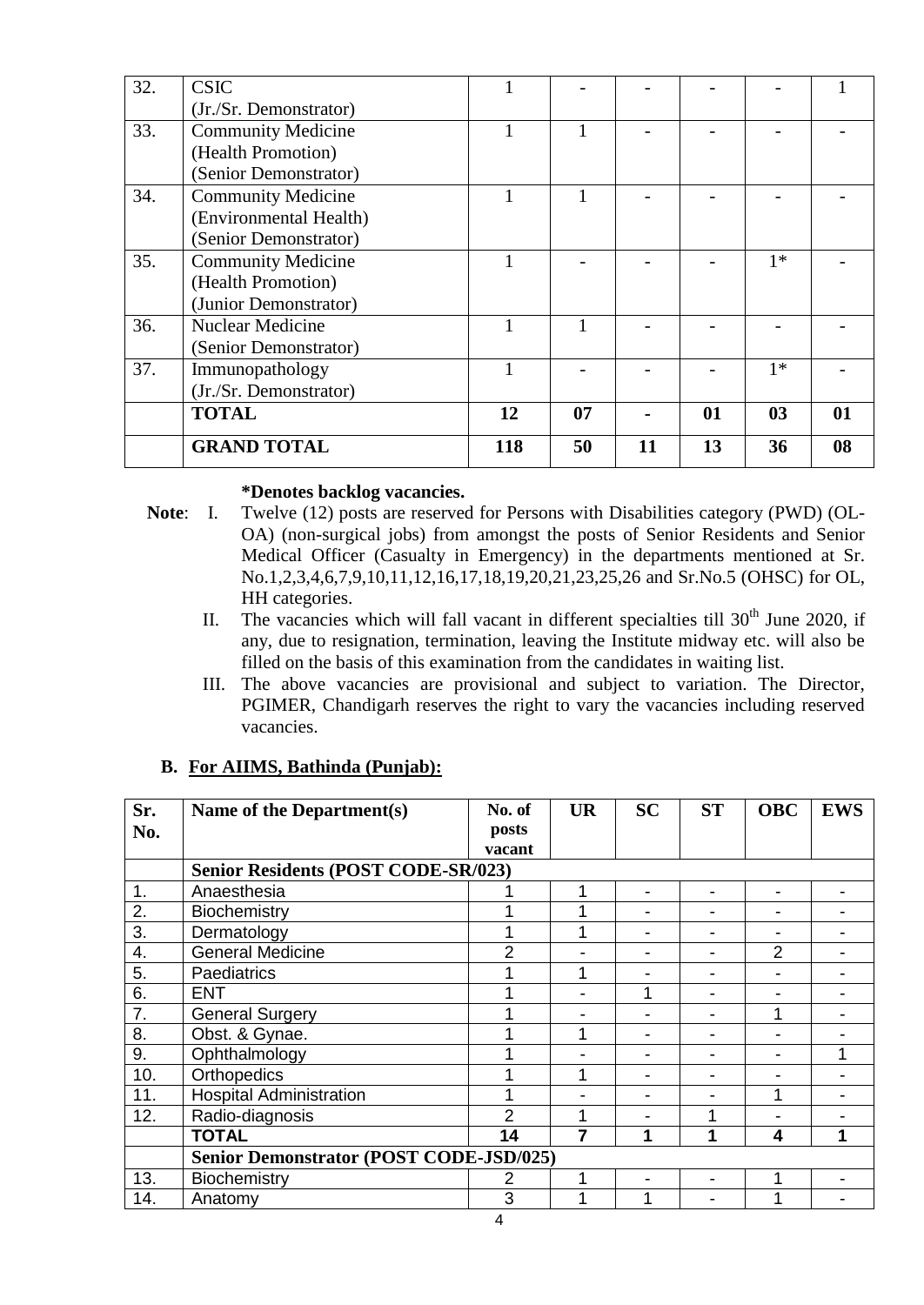| 4 E<br>ט. | Pharmacology       |          |    | - | - |  |
|-----------|--------------------|----------|----|---|---|--|
|           | <b>TOTAL</b>       | ^7<br>U. |    |   |   |  |
|           | <b>GRAND TOTAL</b> | ົ        | ۱Ω |   |   |  |

- **Note**: I. One (1) post is reserved for Persons with Disabilities category (PWD) (OL-OA) (non-surgical jobs) from amongst the posts of Senior Residents in the departments mentioned at Sr. No.1, 4, 5, 11 & 12.
	- II. The above vacancies are provisional and may be varied as per the discretion of the competent authority.
	- III. The Ministry of Health & Family Welfare vide its letter No.Z-28016/45/2017- PMSSY-III dated  $4<sup>th</sup>$  February 2019 has declared PGIMER, Chandigarh as the mentor Institute for operationalization of various activities at AIIMS, Bathinda (Punjab). As such, candidates selected for the above posts of Senior Residents and Senior Demonstrators for AIIMS, Bathinda will be posted at AIIMS, Bathinda and they will not have any claim/right whatsoever for the posts at PGIMER, Chandigarh.

| Sr.<br>No.       | Name of the Department(s)                      | No. of<br>posts<br>vacant | <b>UR</b> | <b>SC</b>                | <b>ST</b>                | <b>OBC</b> | <b>EWS</b> |
|------------------|------------------------------------------------|---------------------------|-----------|--------------------------|--------------------------|------------|------------|
|                  | <b>Senior Residents (POST CODE-SR/023)</b>     |                           |           |                          |                          |            |            |
| $\mathbf 1$ .    | Anaesthesia                                    |                           | 1         | $\blacksquare$           | $\overline{a}$           |            |            |
| 2.               | Biochemistry                                   |                           | 1         |                          |                          |            |            |
| $\overline{3}$ . | Dermatology                                    | 1                         |           | $\blacksquare$           |                          |            |            |
| $\overline{4}$ . | General Medicine                               |                           |           | $\overline{\phantom{a}}$ | $\overline{\phantom{a}}$ | 1          |            |
| 5.               | Paediatrics                                    |                           | 1         |                          |                          |            |            |
| 6.               | <b>ENT</b>                                     |                           |           | 1                        |                          |            |            |
| 7.               | <b>General Surgery</b>                         |                           |           |                          |                          | 1          |            |
| 8.               | Obst. & Gynae.                                 | 1                         |           | $\overline{\phantom{a}}$ | $\overline{\phantom{a}}$ |            |            |
| 9.               | Ophthalmology                                  |                           |           | $\overline{\phantom{a}}$ | $\overline{\phantom{a}}$ |            | 1          |
| 10.              | Orthopedics                                    |                           | 1         | -                        |                          |            |            |
| 11.              | <b>Hospital Administration</b>                 | 1                         |           |                          |                          | 1          |            |
| 12.              | Radio-diagnosis                                | $\overline{2}$            | 1         |                          | 1                        |            |            |
|                  | <b>TOTAL</b>                                   | 13                        | 07        | 01                       | 01                       | 03         | 01         |
|                  | <b>Senior Demonstrator (POST CODE-JSD/025)</b> |                           |           |                          |                          |            |            |
| 13.              | Anatomy                                        | 3                         | 1         | 1                        |                          | 1          |            |
| 14.              | Biochemistry                                   | $\overline{2}$            | 1         |                          |                          |            |            |
| 15.              | Pharmacology                                   | $\overline{2}$            | 1         | $\blacksquare$           | $\overline{\phantom{0}}$ |            | 1          |
|                  | <b>TOTAL</b>                                   | 07                        | 03        | 01                       | $\blacksquare$           | 02         | 01         |
|                  | <b>GRAND TOTAL</b>                             | 20                        | 10        | 02                       | 01                       | 05         | 02         |

### **C. For AIIMS, Bilaspur (Himachal Pradesh):**

- **Note:** I. One (1) post is reserved for Persons with Disabilities category (PWD) (OL-OA) (non-surgical jobs) from amongst the posts of Senior Residents in the departments mentioned at Sr. No.2, 3, 4, 5, 11 & 12.
	- II. The above vacancies are provisional and may be varied as per the discretion of the competent authority.
	- III. The Ministry of Health & Family Welfare vide its letter No.Z-28016/45/2017- PMSSY-III dated  $4<sup>th</sup>$  February 2019 has declared PGIMER, Chandigarh as the mentor Institute for operationalization of various activities at AIIMS, Bilaspur (Himachal Pradesh). As such, candidates selected for the above posts of Senior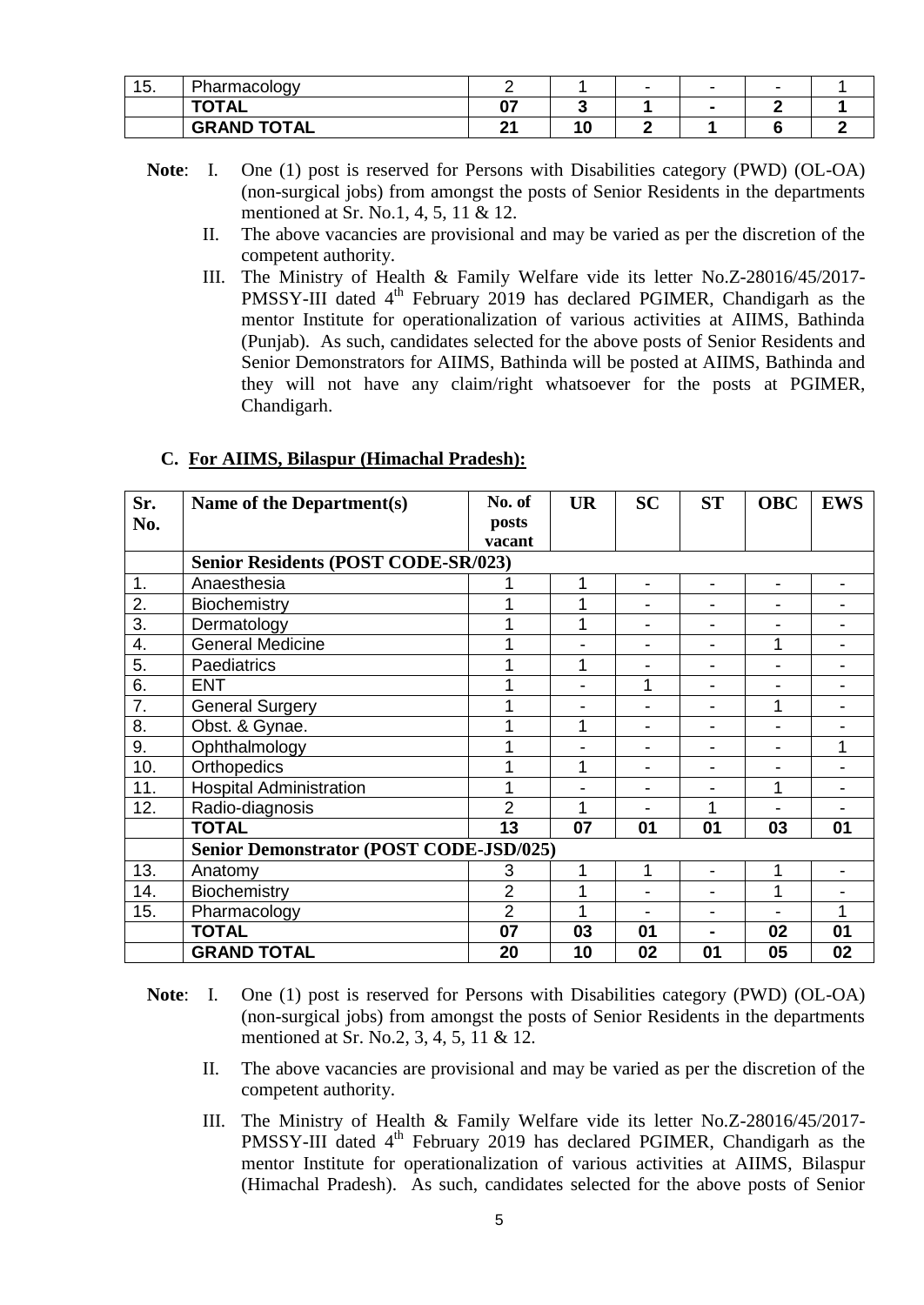Residents and Senior Demonstrators for AIIMS, Bilaspur will be posted at AIIMS, Bilaspur and they will not have any claim/right whatsoever for the posts at PGIMER, Chandigarh.

#### **Important Note:**

- **i. A candidate can apply for the post of Sr. Resident/ Demonstrator, as the case may be,** *in one DEPARTMENT only***. If a candidate having eligibility for a post in more than one department, has applied separately for posts in more than one department, his/her request to appear for Computer Based Test for all posts/departments will not be considered and no correspondence in this regard will be entertained.**
- **ii. In respect of the post(s)/department which are common among any two or all the three Institutes as above, a candidate shall have the option to apply for any one or more Institute(s). For this, he/she has to mandatorily mention his/her order of preferences while filling the online application form. However, in the absence of any choice/ preference for a particular Institute, the candidature of a candidate shall not be considered for the concerned Institute.**

Abbreviations:- UR = Un-reserved, SC = Scheduled Caste, ST = Scheduled Tribe, OBC = Other Backward Classes, EWS = Economically Weaker Section,  $PWD =$  Persons with Disabilities,  $O.A. = One$  Arm affected  $(R \text{ or } L)$ ; O.L. = One Leg affected  $(R \text{ or } L)$ ,  $HH = Hearing Handicapped (persons suffering from$ hearing impairment).

### **3. PAY SCALES FOR THE VARIOUS POSTS:**

| <b>Senior Resident and Senior Medical Officer</b>             |
|---------------------------------------------------------------|
| Level-11 in Pay Matrix with a minimum of $Rs.67,700/-$ + NPA. |
| <b>Sr. Demonstrator (Medical)</b>                             |
| Level-11 in Pay Matrix with a minimum of $Rs.67,700/-$ + NPA. |
| <b>Sr. Demonstrator (Non-Medical)</b>                         |
| Level-10 in Pay Matrix with a minimum of Rs.56,100/-.         |
| Jr. Demonstrator (Medical)                                    |
| Level-06 in Pay Matrix with a minimum of $Rs.35,400/-$ + NPA. |
| Jr. Demonstrator (Non-Medical)                                |
| Level-06 in Pay Matrix with a minimum of Rs.35,400/-.         |

**Note**: There is no post of Jr. Demonstrator (Medical/Non-medical) in both AIIMS i.e. Bathinda and Bilaspur. The candidates fulfilling eligibility criteria for the post of Senior Demonstrator (Medical/Non-medical) and selected against posts meant for AIIMS, Bathinda/ Bilaspur will be placed in Level-10 in the pay matrix with a minimum of Rs.56,100/-.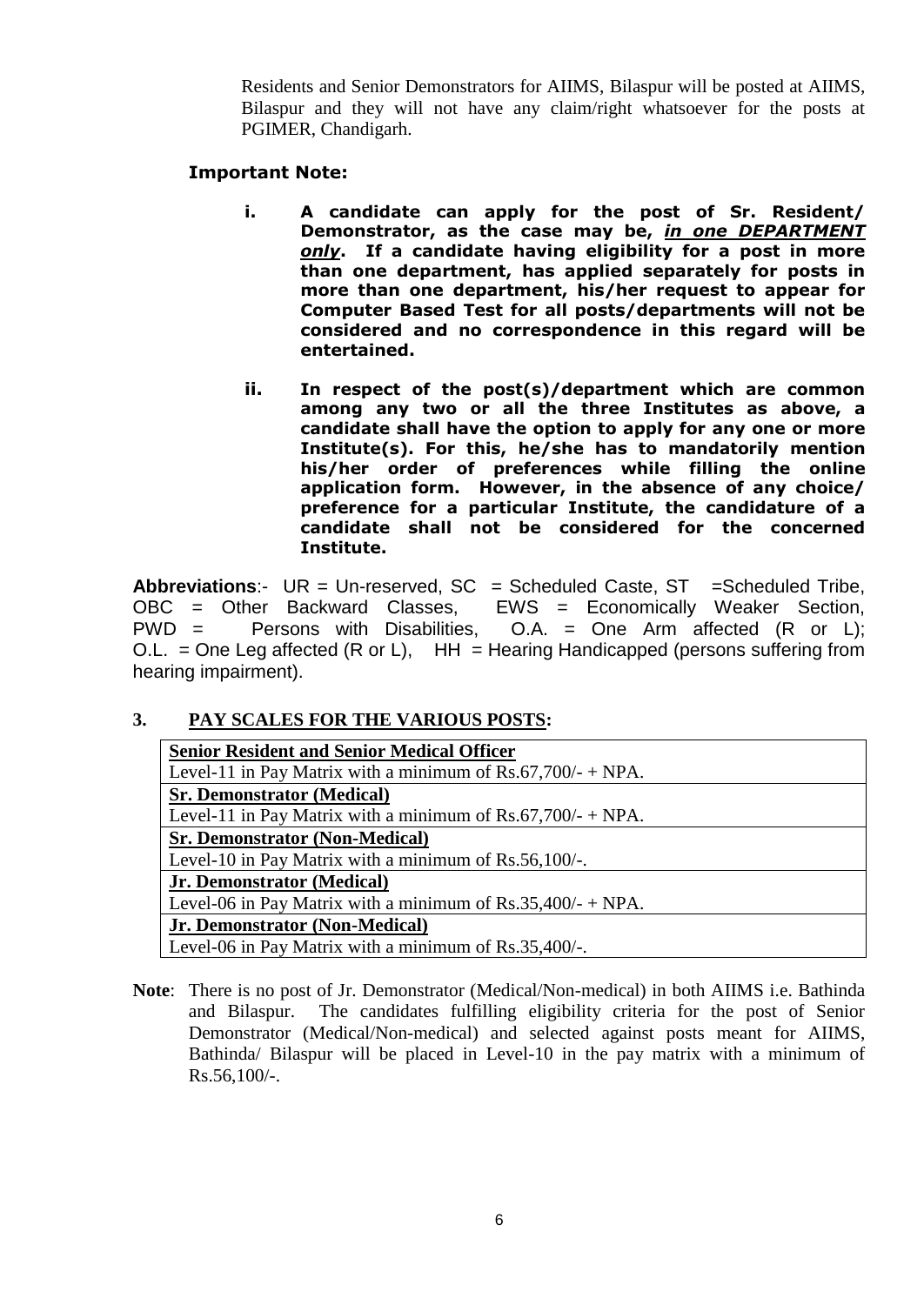## **4. ELIGIBILITY CONDITIONS:**

#### **AGE LIMIT– Upto 40 years.**

#### **ESSENTIAL EDUCATIONAL QUALIFICATION(S):**

#### **FOR ALL POSTS OF SENIOR RESIDENTS:**

- a) A Medical qualification included in the first or second schedule or Part-II of the third schedule to the Indian Medical Council Act, 1956 (person possessing qualifications included in the Part-II of the third schedule should also fulfill the conditions specified in Section 13 (3) of the Act).
- b) Must be registered with the Central/State Medical Council.
- c) A Postgraduate degree in the specialty concerned or its equivalent **except for the following posts** for which required postgraduate degree will be as under or its equivalent:-

| <b>Forensic Medicine</b>                                |                           | : M.D. (Forensic Medicine) OR<br>M.D. (Pathology) OR<br>MD/MS (Anatomy) OR<br>M.S. (General Surgery)                                                                                                                                                                         |  |  |  |
|---------------------------------------------------------|---------------------------|------------------------------------------------------------------------------------------------------------------------------------------------------------------------------------------------------------------------------------------------------------------------------|--|--|--|
|                                                         |                           | <b>Hospital Administration</b> : M.D. in Hospital Administration or a<br>recognized qualification equivalent<br>thereto.<br>OR.<br>Master's in Hospital Administration from<br>MCI recognized Institution/University or a<br>recognized qualification equivalent<br>thereto. |  |  |  |
| <b>Nuclear Medicine</b>                                 | $\blacksquare$            | M.D. (Nuclear Medicine)                                                                                                                                                                                                                                                      |  |  |  |
| <b>Renal Transplant</b><br><b>Surgery</b>               |                           | : M.S. (General Surgery)                                                                                                                                                                                                                                                     |  |  |  |
| <b>Transfusion Medicine</b>                             | $\mathbb{R}^{\mathbb{Z}}$ | M.D. (Transfusion Medicine) OR<br>M.D. (Pathology)                                                                                                                                                                                                                           |  |  |  |
| <b>Physical Medicine &amp;</b><br><b>Rehabilitation</b> |                           | : M.D. (PRM) / M.D. (Sports Medicine as a<br>qualifying degree).                                                                                                                                                                                                             |  |  |  |

#### **FOR SENIOR MEDICAL OFFICER (Casualty in Emergency):-**

- a) and b) same for the post of Senior Resident.
- c) Postgraduate qualification i.e. MD/MS (Medicine/Surgery).

### **FOR SENIOR RESIDENTS IN THE DEPARTMENT OF DENTISTRY (OHSC):-**

- a) A recognized Dental qualification included in the Part-I or Part-III of the schedule to the Dentistry Act, 1948 (person possessing qualifications included in Part-I or specified in the sub-section (1) and (2) or (4) of Section 10 of the Dentist Act, 1948).
- b) Must be registered with Dental Council of India.
- c) A Postgraduate qualification viz. MDS in the speciality concerned.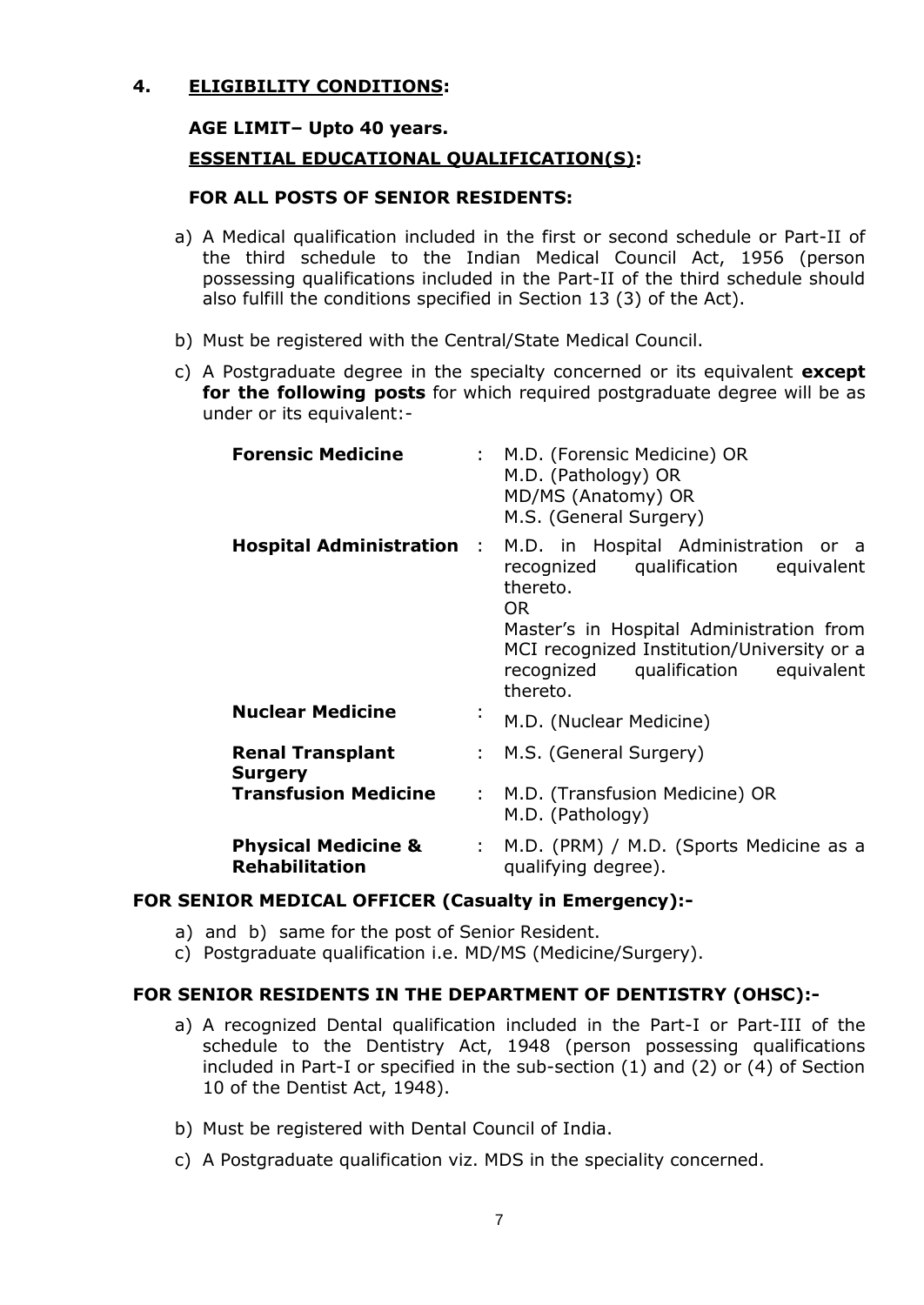#### **FOR SENIOR DEMONSTRATORS:-**

- i) M.Sc. in subject concerned.
- ii) Ph.D. in the subject concerned/allied subject.

#### **FOR JUNIOR DEMONSTRATORS:**

M.Sc. in the subject concerned.

**For Senior Demonstrator (Biophysics Non-Medical)** : M.Sc. in Biophysics/Biotechnology/Bioinformatics/ Computational and systems biology from a recognized University with Ph.D. degree in life Sciences from recognized Indian University or its equivalent Ph.D. degree from a foreign University recognized as such by the University Grants Commission.

### **SR./JR. DEMONSTRATORS - ANATOMY:**

- **Sr. Demonstrator (Anatomy) (Non-Medical)** : M.A./M.Sc./M.V.Sc. in Anatomy/M.Sc./ Anthropology with atleast one year teaching experience and/or research experience in human Anatomy and Ph.D. degree in the subject concerned.
- **Senior Demonstrator in Anatomy (Medical)** : M.S. (Anatomy) or M.S. (Surgery) in the subject concerned and candidate must be registered with the State/Central Medical Council.
- **Junior Demonstrator Anatomy (Medical)** : A) A medical qualification included in the Indian in Medical Council Act, 1956 (M.B.B.S.) with one year experience.
	- B) Candidate must be registered with the State/Central Medical Council.
- **Junior Demonstrator in Anatomy (Non-Medical)** : M.A./M.Sc./M.V.Sc. in Anatomy/M.Sc./ Anthropology with atleast one year teaching or research experience in human Anatomy.

### **FOR COMMUNITY MEDICINE & SCHOOL OF PUBLIC HEALTH:**

| Senior Demonstrator<br>(Health Promotion)     | : M.A./M.Sc. in Health Promotion or Sociology or<br>Psychology or MPH and Ph.D. |
|-----------------------------------------------|---------------------------------------------------------------------------------|
| Junior Demonstrator<br>(Health Promotion)     | : M.A./M.Sc. in Health Promotion or Sociology or<br>Psychology / MPH.           |
| Senior Demonstrator<br>(Environmental Health) | : M.A./M.Sc. in Environment Sciences/ MPH and<br>Ph.D.                          |

**Note:** (i). **Candidates who have completed three years tenure of Senior Residency or have done DM/ M.Ch. are not eligible for the post of Senior Resident.**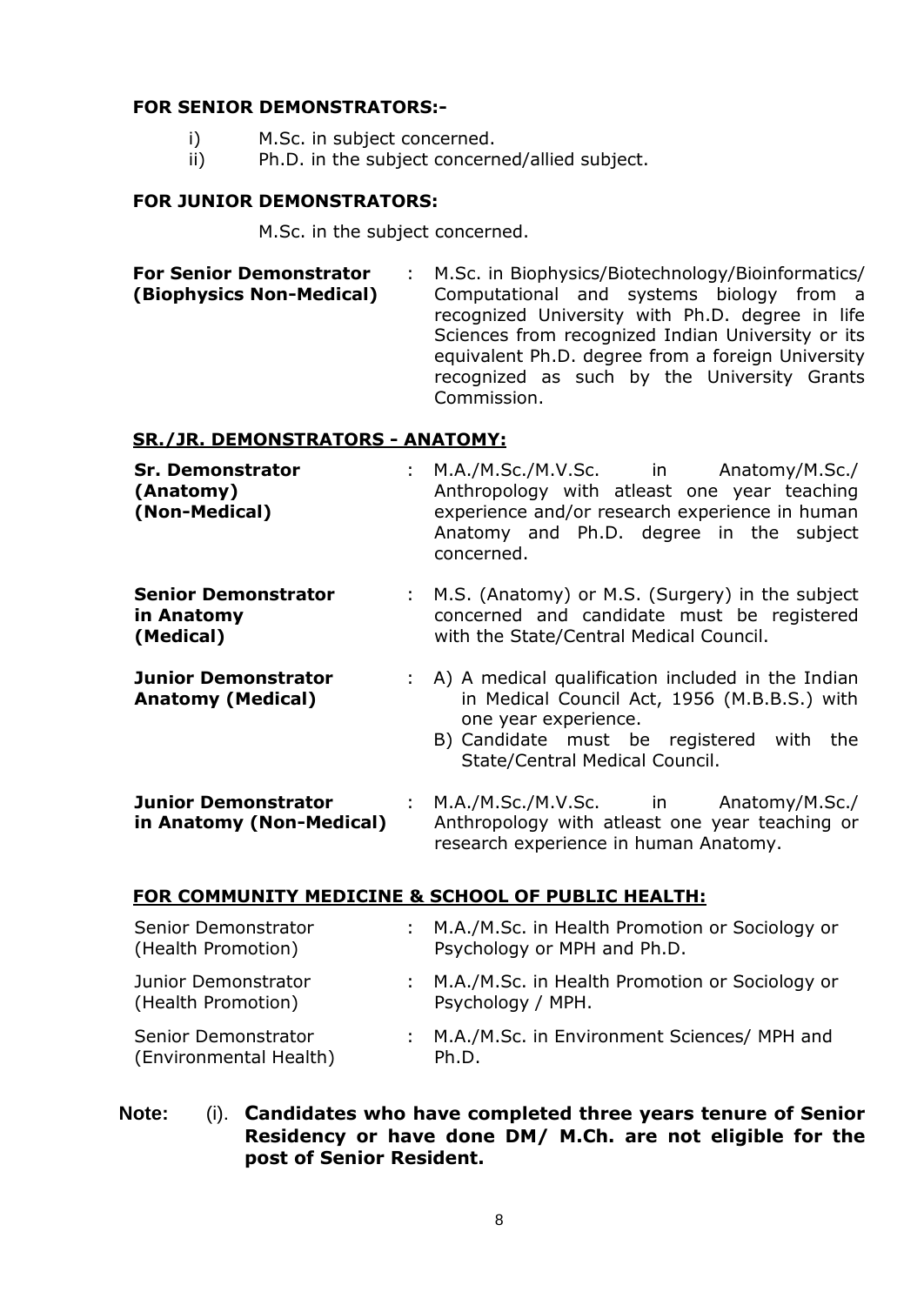- (ii). **Age will be counted as on the closing date of inviting online applications i.e. 26.04.2020. Overage candidates need not apply.**
- (iii). **A candidate applying for these posts should have a valid qualification (pass certificate) as on 30 th June 2020. However, candidates, who are to appear for their final examination in the month of June 2020, are also eligible, subject to the condition that they should obtain their final qualifying degree (pass certificate) and submit the same before 30 However, the candidates whose result will be declared after 30 th June 2020 or who will fail to produce valid pass certificate in support of their 'Essential Qualification' degree as on 30 th June 2020 are 'NOT ELIGIBLE' for this exam.**

#### **5. AGE RELAXATION:**

#### **Age limit – Upto 40 years.**

- (i) Upper age limit shall be determined as on last date of receipt of applications.
- (ii) Date of Birth as recorded in the Matriculation/Secondary Examination Certificate only will be accepted for determining the age and no subsequent request for change will be considered or granted.
- (iii) No age relaxation would be available to reserved category candidates applying for unreserved vacancies.
- (iv) Permissible relaxation of upper age limit as per Government orders for claiming age relaxation as on last date of receipt of application is as under:-

|      | S. No.   Category                                                                                                                                                                                                                                                                                                               |                         | Age relaxation permissible<br>beyond the Upper age limit |
|------|---------------------------------------------------------------------------------------------------------------------------------------------------------------------------------------------------------------------------------------------------------------------------------------------------------------------------------|-------------------------|----------------------------------------------------------|
| 1.   | SC/ST                                                                                                                                                                                                                                                                                                                           | 5 years                 |                                                          |
| 2.   | <b>PWBD</b>                                                                                                                                                                                                                                                                                                                     | 10 years                |                                                          |
| 3.   | $PWBD + SC/ST$                                                                                                                                                                                                                                                                                                                  | 15 years                |                                                          |
| 4.   | <b>Central Govt. Civilian Employees</b>                                                                                                                                                                                                                                                                                         |                         |                                                          |
|      | 1) Central Govt. Civilian Employees<br>fulfilling the conditions as prescribed by<br>DoPT, Govt. of India vide<br>No.15012/2/2010-Estt.(D) dated<br>March 2012 (General/Unreserved)<br>who have rendered not less than 3 years<br>regular and continuous service as on<br>closing date for submission of online<br>application. | OM.<br>27 <sup>th</sup> | 5 years                                                  |
|      | 2) Central Govt. Civilian Employees   10 (5+5) years<br>(SC/ST) who have rendered not less<br>than 3 years regular and continuous<br>service as on closing date for submission<br>of online application.                                                                                                                        |                         |                                                          |
| 5.   | Any Other category                                                                                                                                                                                                                                                                                                              |                         | As per Govt. of India's<br>instructions/ Rules.          |
| ote: | Age relaxation for Govt. servant will not be added for PwBI                                                                                                                                                                                                                                                                     |                         |                                                          |

**Note: Age relaxation for Govt. servant will not be added for PwBD candidates.**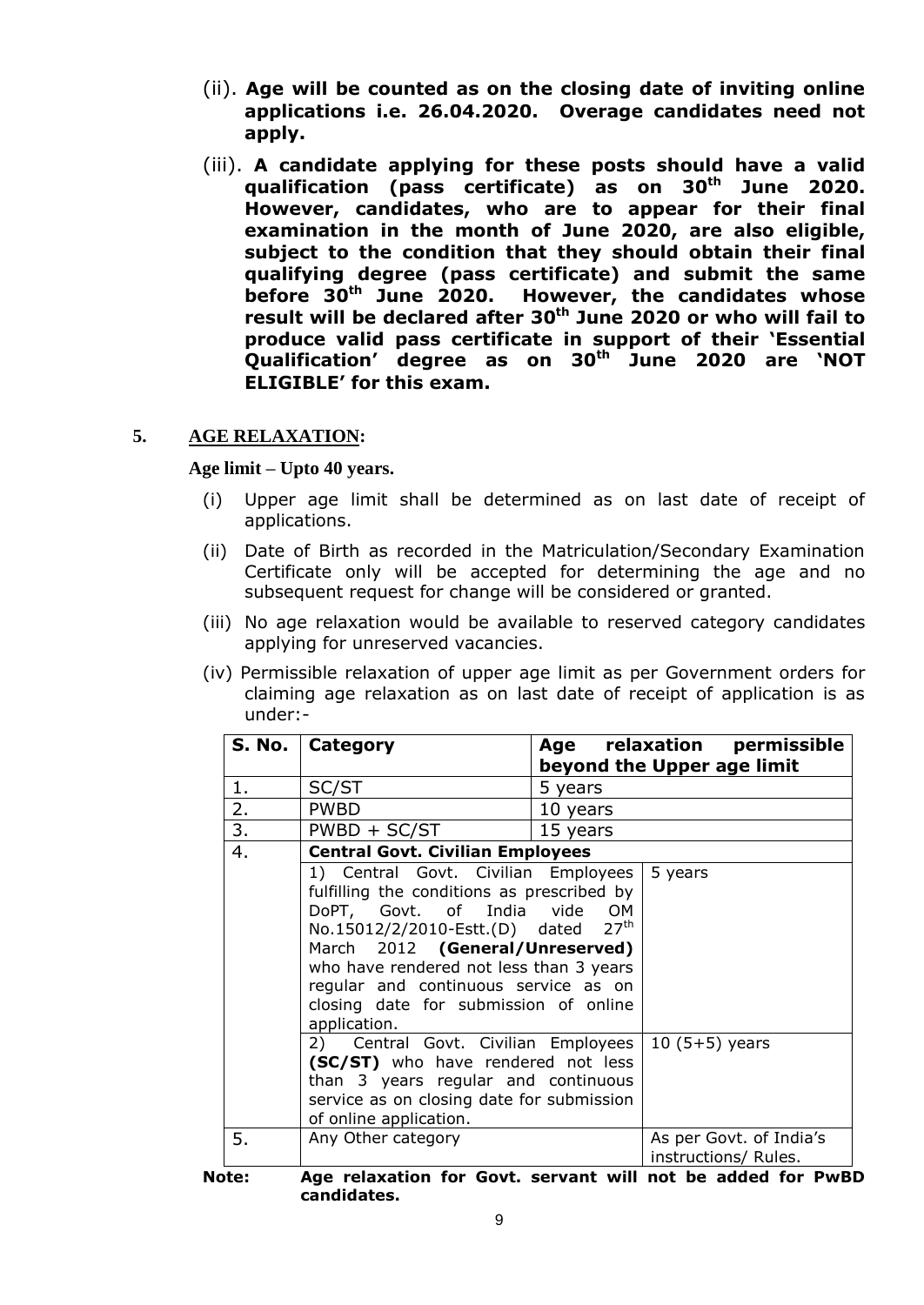#### **6. CRITERIA FOR AVAILING BENEFIT OF RESERVATION:**

#### **A. Scheduled Caste (SC), Scheduled Tribes (ST):**

- (i) All candidates, irrespective of category may be considered against UR vacancies, subject to fulfillment of parameters for UR candidates. However, against the vacancies earmarked for specific categories (SC/ST/OBC/EWS), only candidates belonging to that category will be considered.
- (ii) For availing reservation, SC/ST/OBC candidates should upload Caste Certificate from issued by competent authorities along with his/ her application form. The Certificate to be furnished by OBC candidates should be as per the format given at **Annexure-I** (for OBC-NCL candidates). Further, the certificates to be produced by OBC candidates should specifically indicate that they do not belong to the Persons/Sections (Creamy Layer) mentioned in Column 3 of the Schedule of the Government of India, Department of Personnel and Training O.M.No.36012/22/93-Estt. (SCT) dated 08.09.93 & its subsequent revision through O.M.No.36033/3/2004-Estt. (Res) dated 09.03.2004, 27.05.2013, 13.09.2017 and further revision, if any, received till the closing date for submission of ONLINE applications. The candidates should ensure that they belong to the respective category while applying for the posts. Such candidates should upload their category certificates while submitting their ONLINE applications and they will be also be required to produce a valid category certificate (in original) in the prescribed format at the time of document verification. The OBC certificate so furnished shall **not be older than one year** from the closing date of submission of ONLINE application. Further, for OBC candidates, in addition to the submission of category certificate, a declaration in the prescribed format as per **Annexure-II** has to be furnished by the candidates during document verification, that he/she does not belong to the creamy layer. In case of not complying with these stipulations, the claim of OBC for reserved status (OBC) will not be entertained.

### **B. Economically Weaker Section (EWS):**

EWS (Economically Weaker Section) vacancies are tentative and subject to further direction/clarification of GOI and are subject to outcome of any litigation pending in the court of law. The candidates seeking reservation under EWS should fulfill the criteria as prescribed by Government of India *(Office Memorandum F.No.36039/1/2019 dated 31st January 2019 by Ministry of Personnel, Public Grievances & Pension & F.No.A11013/01/2019 dated 28th February 2019 by Ministry of Health & Family Welfare, Government of India)* and not covered under the scheme of reservation for SCs, STs and OBCs and whose family has gross annual income below Rs. 8.00 lakh (Rupees eight lakh only) are to be identified as EWSs for benefit of reservation. Income shall also include income from all sources i.e. salary, agriculture, business, profession etc. for the financial year prior to the year of application.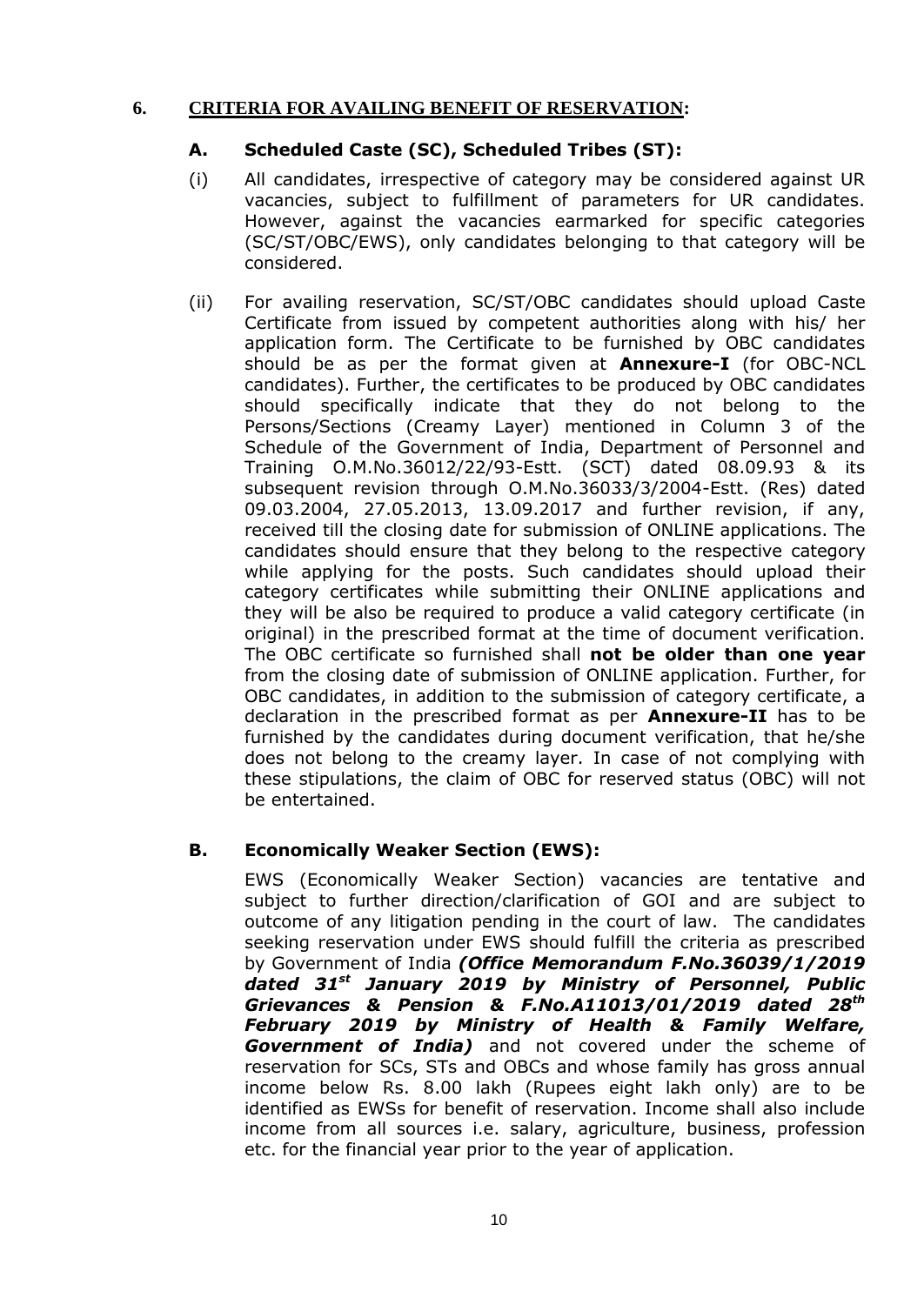Also persons whose family owns or possesses any of the following assets shall be excluded from being identified as EWS, irrespective of the family income:-

- i. 5 acres of agricultural land and above;
- ii. Residential flat of 1000 sq. ft. and above;
- iii. Residential plot of 100 sq. yards and above in notified municipalities;
- iii. Residential plot of 200 sq. yards and above in areas other than the notified municipalities.

The property held by a "Family" in different locations or different places/cities would be clubbed while applying the land or property holding test to determine EWS status.

The term "Family" for this purpose will include the person who seeks benefit of reservation, his/her parents and siblings below the age of 18 years as also his/her spouse and children below the age of 18 years.

**The benefit of reservation under EWS can be availed upon production of an Income and Asset Certificate issued by a Competent Authority**. The Income and Asset Certificate issued by any one of the following authorities in the prescribed format as given in **Annexure-III** shall only be accepted as proof of candidate's claim as 'belonging to EWS: -

- a) District Magistrate/Additional District Magistrate/ Collector/ Deputy Commissioner/Additional' Deputy Commissioner/ 1st Class Stipendary Magistrate/ Sub-Divisional Magistrate/ Taluka Magistrate! Executive Magistrate/ Extra Assistant Commissioner
- b) Chief Presidency Magistrate/Additional Chief Presidency Magistrate/ Presidency Magistrate
- c) Revenue Officer not below the rank of Tehsildar and
- d) Sub-Divisional Officer or the area where the candidate and/or his family normally resides.

INCOME & ASSET Certificate must be in the format as mentioned in the **Annexure-III.** The crucial date for submitting the income and asset certificate shall be the closing date for receipt of online applications. If the candidates belong SC / ST / OBC (Central List), they are not eligible to apply under EWSs category. The Institute shall verify the veracity of the Income and Asset certificate submitted by the candidate. If a candidate gets appointment on the basis of false claim of EWS, his/her services shall be terminated without assigning any further reasons and without prejudice to such further action as may be taken under provisions of the Indian Penal Code of fake/ false certificate.

A candidate belonging to EWS will not be denied the right to compete for appointment against an unreserved seat. Candidates belonging to EWS who are selected on the basis of merit and not on account of reservation, will not be counted towards the quota meant for reservation.

Where any vacancy earmarked for EWS cannot be filled up due to nonavailability of a suitable candidate belonging to EWS, such vacancies shall not be carried forward to the next recruitment year as backlog.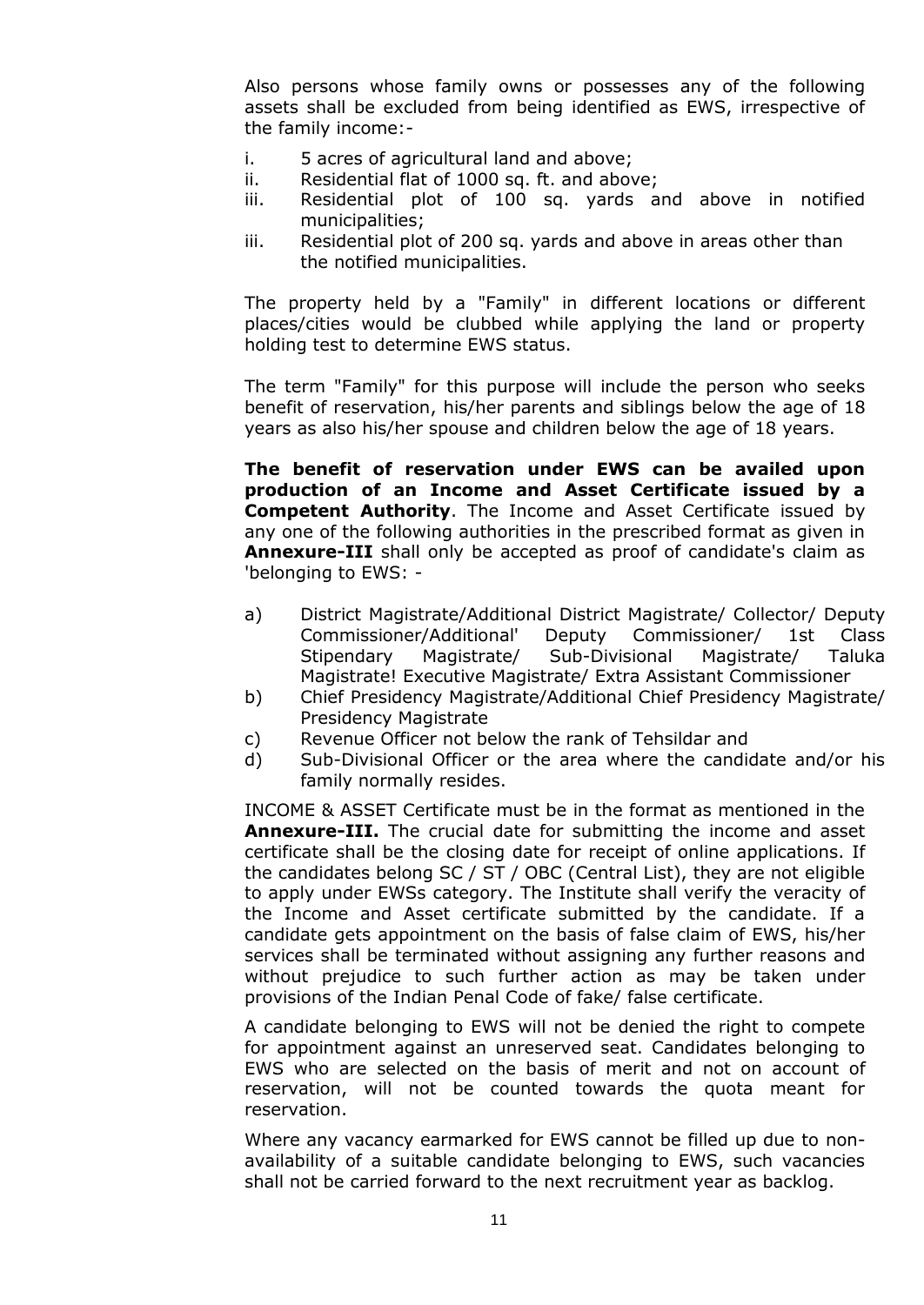### **C. Persons with Benchmark Disability (PwBD):**

- (i) Amongst the posts of Senior Residents and Senior Medical Officers (Casualty in Emergency) in the Non-surgical Departments, the posts as per details given in Note below table in Section 2 (A), 2(B) & 2(C) are reserved for Persons with Benchmark Disabilities category (identified suitable for OA, OL, HH categories as mentioned in Section 2 above) under 4% quota prescribed by Government of India, Ministry of Personnel, Public Grievances & Pensions, Department of Personnel & Training vide O.M. No. 36035/02/2017-Estt (Res) Dated  $15<sup>th</sup>$  January, 2018.
- (ii) In the category of posts which are identified suitable for persons with benchmark disabilities, a person with benchmark disability shall have right to compete for appointment by direct recruitment against an unreserved vacancy. Thus, a person with benchmark disability can be appointed against vacancy not specifically reserved for persons with benchmark disability, provided the post is identified suitable for persons with benchmark disability of the relevant category.
- (iii) Persons with benchmark disabilities selected without relaxed standards along with other candidates, will not be adjusted against the reserved share of vacancies. The reserved vacancies will be filled up separately from amongst the eligible candidates with benchmark disabilities which will comprise of candidates with benchmark disabilities who are lower in merit than the last candidate in merit list but otherwise found suitable for appointment, if necessary, by relaxed standards.
- (iv) As per provisions of the Rights of the Persons with Disabilities Act 2016 and instructions issued by Government of India, Ministry of Personnel, Public Grievances & Pensions, Department of Personnel & Training vide O.M. No. 36035/02/2017-Estt (Res) Dated  $15<sup>th</sup>$  January, 2018, the reservation to Persons (Indian Nationals) with Benchmark Disabilities (PwBD) will be provided on horizontal basis, as per their rank in order of merit and the candidate(s) selected against quota for persons with disabilities will be placed in the appropriate category i.e. UR/SC/ST/OBC/EWS as the case may be, to which he/she belong. To illustrate, if in a given year there are two vacancies reserved for the persons with benchmark disabilities and out of two persons with benchmark disabilities appointed, one belongs to scheduled caste and the other belongs to unreserved category, then the SC candidate with benchmark disability shall be adjusted against the SC point in the reservation roster and the unreserved candidate with benchmark disability against unreserved point in the relevant reservation roster. In case none of the vacancy falls on point reserved for the SCs, the candidate under benchmark disability belonging to SC shall not be adjusted against the unreserved vacancy.
- (v) The persons who suffer from not less than 40% of disability will only be eligible for the benefit of reservation and other relaxations as permissible under the rules. The applicant must have a valid Disability Certificate issued by the competent authority so authorized by the Central or the State Government. Such certificate, in the event of selection of the candidate to any post, will be subject to such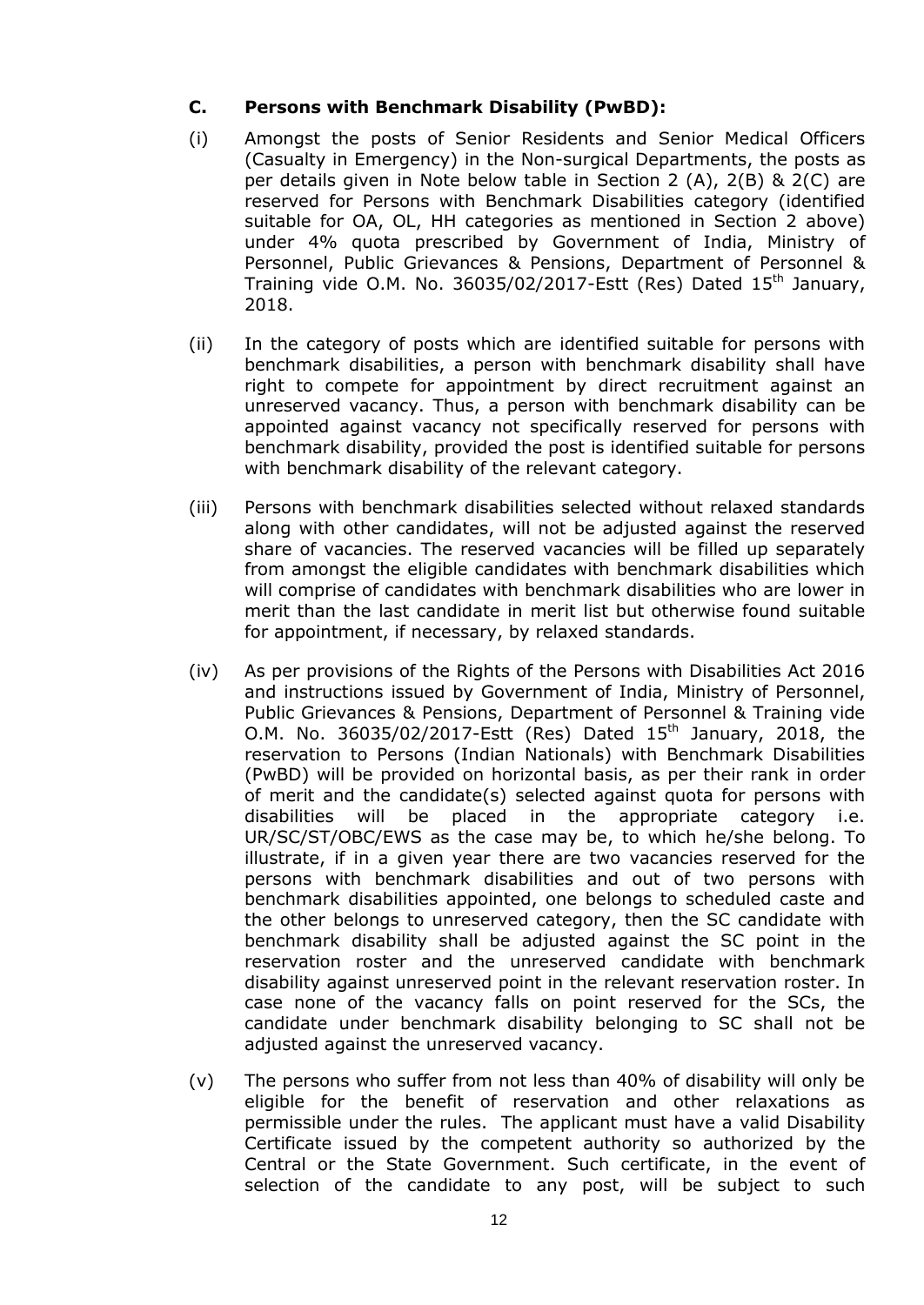verification/ re-verification as may be decided by the competent authority. Certificate issued by the Medical Practitioner, Hospital or any other Institution not authorized by the Central or the State Government will not be considered. **The disability of finally selected candidates would be verified by a Medical Board of the Institute specifically constituted for this purpose to ascertain his/her eligibility and suitability to the concerned post.**

- (vi) **Assistance of Scribe**: As per instructions/guidelines issued by the Government of India vide OM No.34-02/2015-DD.III dated 29.8.2018 modified vide corrigendum F.No.34-02/2015-DD.III(pt) dated 8.2.2019, the facility of Scribe / Reader / Lab Assistant and extra time would be allowed to a person with benchmark disability (blindness, locomotor disability- both arm affected & cerebral palsy) as defined under Section 2 (r) of the RPwD Act, 2016 and **having limitation in writing** including that of speed if so desired by him/ her. For engaging the scribe, candidates will have to fill in the necessary details and response in this regard in the online APPLICATION FORM and intimate the PGIMER through email id: **[aorcpgi@gmail.com](mailto:aorcpgi@gmail.com)** at the time while filling ONLINE application form. In the absence of any such information in the application form and advance intimation as mentioned above, no request for engagement of a scribe in the examination shall be entertained. Engagement of scribe will be subject to the following conditions:
	- a) The provision of scribe will be allowed on production of a certificate to the effect that the person concerned has physical limitation to write, and scribe is essential to write examination on his behalf, from the Chief Medical Officer/ Civil Surgeon/ Medical Superintendent of a Government health care institution as per performa attached at **Annexure-IV**.
	- b) Candidates will have the option to arrange for the scribe on their own or to request the PGIMER for the same. However, in both the cases, they will have to intimate through email id: **[aorcpgi@gmail.com](mailto:aorcpgi@gmail.com)** at the time while filling ONLINE application form alongwith all requisite information/ documents.
	- c) The qualification of the scribe should be atleast matriculate or onestep below the qualification prescribed under rules of the concerned post for which the candidate is going to take examination.
	- d) The scribe so arranged should not himself/herself be the candidate for the same test for which the candidate is appearing. Also same scribe should not be engaged for more than one candidate. The scribe and the candidate shall give a declaration to this effect. Any violation, if detected at any stage, will render both candidate and scribe disqualified.
	- e) Candidates opting for scribe will have to provide additional details for scribes before closing date of submission of ONLINE application form as per **Annexure-V (A & B)** to the Institute at **[aorcpgi@gmail.com](mailto:aorcpgi@gmail.com)** so that PGIMER can issue Call Letter for scribe and the same shall be signed by both candidate and scribe. Scribe should produce original and valid ID proof at the Examination Center and bring passport size photograph.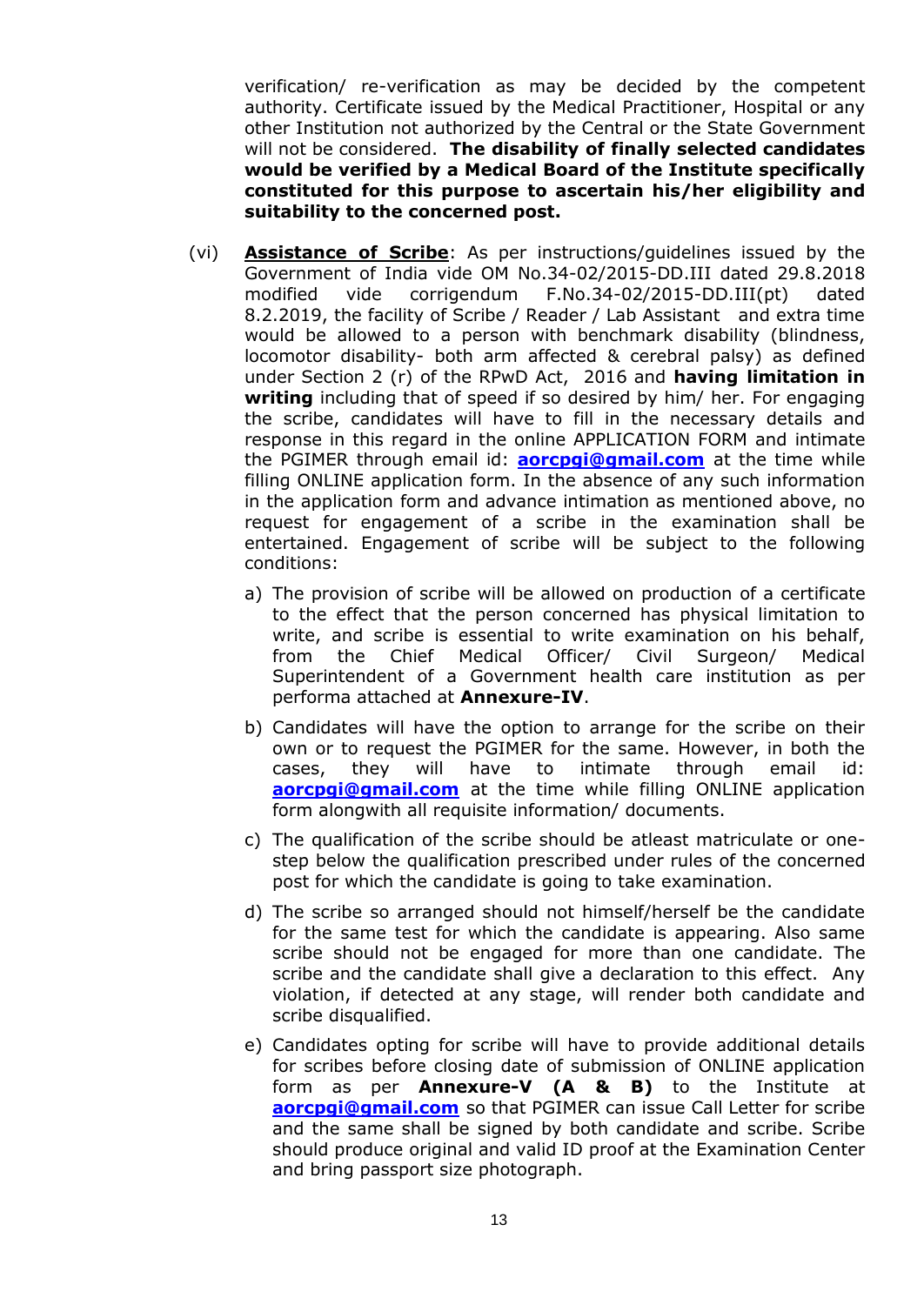- f) Separate Call Letter will be issued to scribes accompanying the candidates.
- g) The candidate shall be responsible for any misconduct on the part of the scribe brought by him/her during the test.
- h) Candidates availing the assistance of a scribe shall be eligible for compensatory time of not less than 20 minutes for every hour of the test. In case the duration of the examination is less than an hour, then duration of compensatory time would be allowed on pro-rata basis subject to a minimum of 5 minutes and in the multiple of 5.
- i) The change of scribe will not be allowed. However, in case of emergency, the same will be allowed only upon production of valid proof for emergency necessitating change and the same will only be allowed upon filling the relevant details including pasting of photograph of the new scribe as per **Annexure-V (A & B).**

#### **7. SELECTION PROCEDURE, EXAMINATION & SYLLABUS :**

#### **A. Method of Selection:**

- (i) Candidates will be allowed to appear in the Computer Based Test (CBT) on the basis of entries filled in by him/ her in ONLINE APPLICATION FORM.
- (ii) CBT shall be held on **Friday, the 29th May, 2020 at examination centres** in the cities mentioned in the succeeding paragraphs and duration shall be 50 minutes. It will consist of fifty (50) questions of one and half marks (1½) each (total 75 marks). There will be negative marking to the extent of 0.25 marks for each wrong answer to the objective type questions in the CBT. The venue and time of CBT will be as per the details appearing on the Admit Cards.
- (iii) The scheme of marks in respect of selection to the posts shall comprise of total 100 marks, as detailed below:

| Sr.No. | <b>Subject</b>           | <b>Marks</b> |
|--------|--------------------------|--------------|
|        | Written Exam             | 75           |
|        | (Computer Based Test)    |              |
|        | Departmental Interview & | 25           |
|        | Assessment               |              |

- (iii) On the basis of Computer Based Examination, candidates will be shortlisted (Department wise and category wise based on vacancies being advertised) in the ratio of 1:3 for further recruitment process i.e. scrutiny of their applications and documents to decide their eligibility as per applicable recruitment rules of the concerned post and for departmental interview & assessment. For each advertised post, three candidates will be shortlisted.
- (iv) Merely the fact that a candidate was allowed to appear in the CBT and has been shortlisted on the basis of the CBT does not confer upon him/ her any right of selection to the post.
- (v) **The applications and documents of the shortlisted candidates only will be scrutinized w.r.t. the applicable recruitment rules of**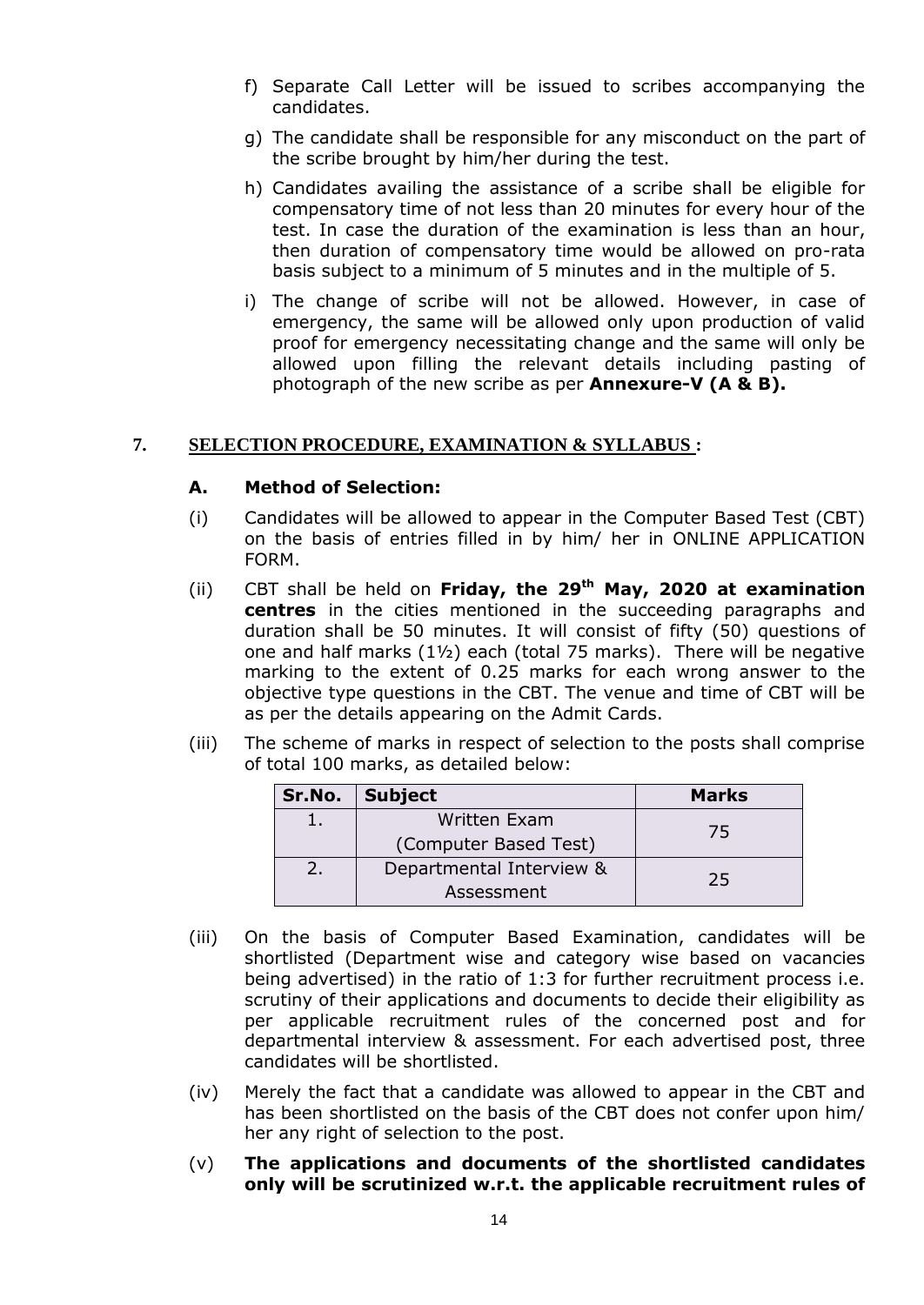**the concerned post to decide his/ her eligibility for the post Accordingly, based on scrutiny of applications & documents of the shortlisted candidates uploaded by him/ her with the online application form, an ELIGIBILITY NOTICE will be published on Institute's website on 15.06.2020. Only ELIGIBLE candidates will be called for document verification and departmental interview and assessment.**

- (vii) Therefore, all candidates are required to upload the following certificates/ documents/ testimonials etc. while applying:
	- (a) Mark sheet of Matric, 10+2 and other higher qualification as per requirements under the recruitment rules of the post concerned.
	- (b) Caste/category certificate viz. SC/ST/OBC/EWS/PWD.
	- (c) MCI / DCI registration certificate.
	- (d) No Objection Certificate from the present employer in case a candidate is working in Govt./Semi Govt./Autonomous Body etc.
- (viii) The eligible candidates will be required to undergo document verification and departmental interview & assessment to be held on  $19<sup>th</sup>$  JUNE, 2020 for which detailed schedule will be mentioned in the ELIGIBILTY NOTICE. The departmental interview & assessment will be based on clinical evaluation/laboratory testing / detailed structured viva/ personal interview as the case may be.
- (ix) The minimum qualifying/eligibility criteria for both CBT and departmental interview & assessment separately will be 40% marks for General category/EWS and 35% for SC/ST/OBC categories respectively.
- (x) **Final selection of candidates, who have qualified both in written examination and departmental interview & assessment separately, will be done on merit basis based on aggregate score obtained by the candidate in Computer Based Test (CBT) of 75 marks and departmental interview & assessment for 25 marks. The Institute wise merit list will be prepared in accordance with the preferences (in respect of institutes) as given by the candidate in his/her online application form.**

#### **B. Examination Centres:**

- (i) Applicants should indicate his/her choice of city of examination at the time of filling online application form. The city chosen is subject to confirmation of payment of the examination fee. The city of examination shall be allotted on first-come first-serve basis subject to availability of nodes in respective city.
- (ii) The city of examination once chosen and allotted will not be changed and any request in this regard will not be entertained. **Applicants should therefore indicate the choice of city with utmost care.**  Applicants are advised to complete the process of online application at the earliest without waiting for the last date, to avoid not getting the city/centre of their choice.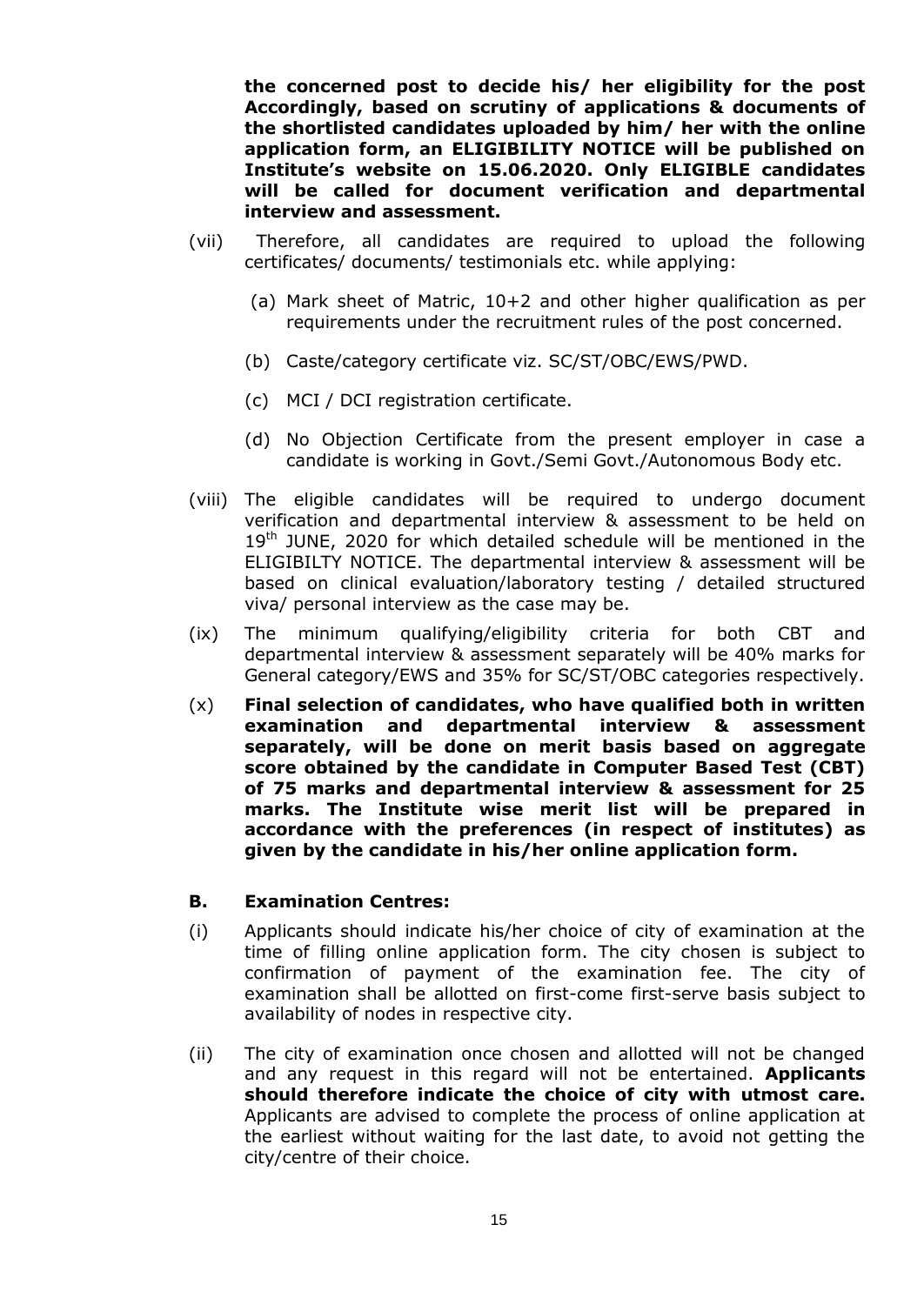## **LIST OF CITIES WHERE EXAMINATIONS ARE LIKELY TO BE HELD**

| <b>NAME OF CITIES</b> |
|-----------------------|
| Bengaluru             |
| Chandigarh            |
| Delhi/NCR             |
| Kolkata               |
|                       |

*Note: While PGI shall make all possible efforts to allocate candidates in the cities chosen by them, however due to technical, logistic and other unforeseen reasons including non-availability of sufficient number of Examination Centres or Candidates in that or natural calamities etc., some centres may be cancelled. Under such circumstances, PGI shall re-allocate these candidates to alternate centres. Such decisions shall be binding on the candidate.*

### **C. Syllabus:**

The syllabus of written examination for the tenure posts of **Senior Resident/Jr./Sr. Demonstrator/Senior Medical Officer** will be as per the prescribed level of educational qualification/ professional course for the respective post and may also include such questions on topics as he/she has studied during the prescribed professional course/ qualification.

## **D. Resolution of Tie Cases:**

In cases, where more than one candidate scores equal aggregate marks, the tie will be resolved by the following method:-

- (i) First by using number of wrong answers / negative marks in the objective type written examination wherein the candidate(s) with less wrong answers / negative marks will be placed higher.
- (ii) If not resolved by (i) above, the aggregate percentage of marks obtained in 10+2 examination wherein a candidate with higher aggregate percentage (%) of marks will be placed higher in merit.
- (iii) If not resolved by (i) & (ii) above, the aggregate percentage of marks obtained in Matric standard, the candidate having higher aggregate percentage of marks (%) will be placed higher in merit.
- (iv) If not resolved by (i), (ii) & (iii) above, the date of birth with older candidates placed higher.

### **E. Action against candidates found guilty of misconduct:**

- (i) At the time of written examination, if a candidate is (or has been) found guilty of:
- a. Using unfair means during the examination or
- b. Impersonating or procuring impersonation by any person or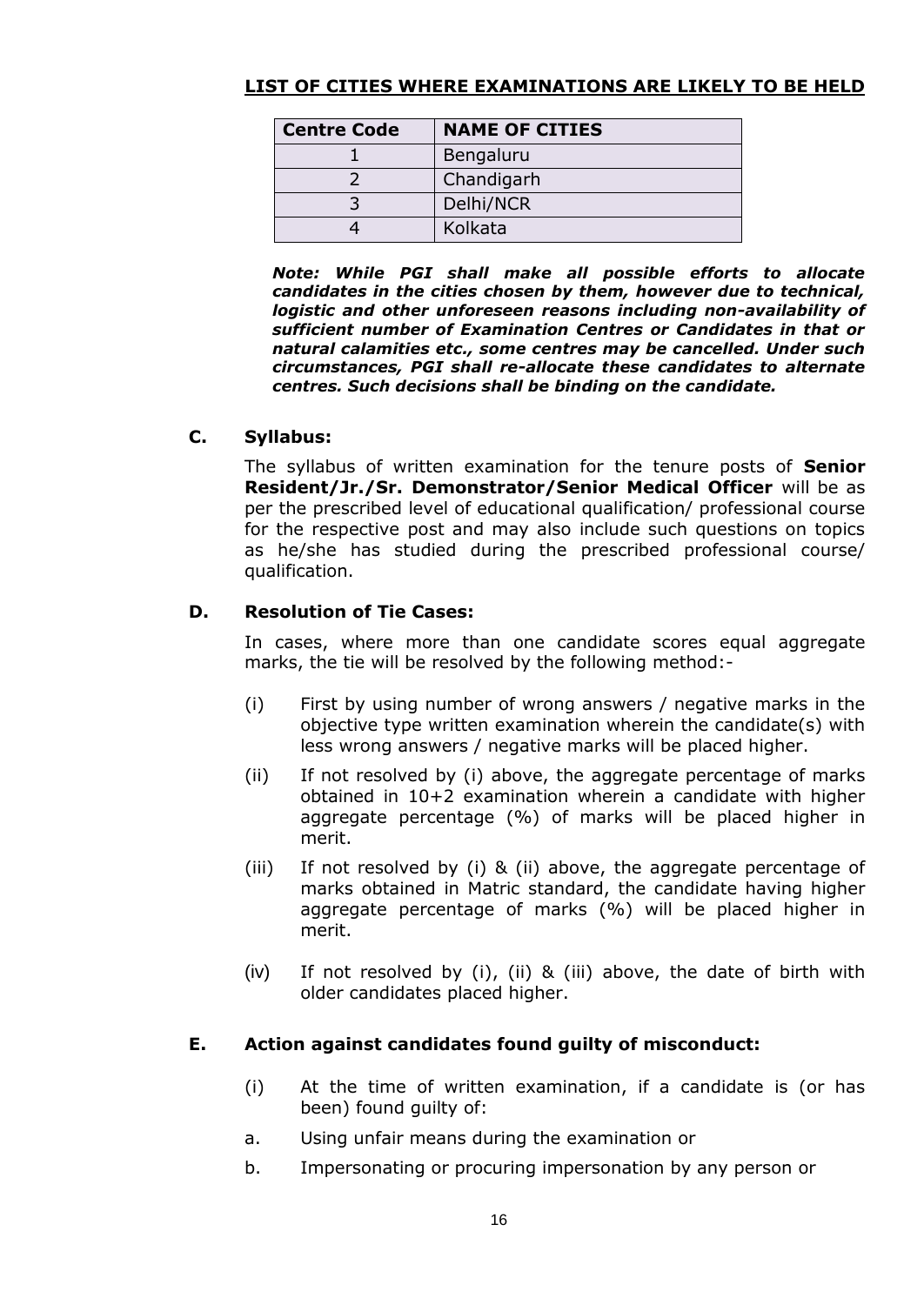- c. Misbehaving in the examination hall or taking away the answer sheet from the examination hall or
- d. Resorting to any irregular or improper means in connection with his/her candidature for selection or
- e. Obtaining support for his/her candidature by any unfair means, and/ or

not complying with instructions issued from time to time, such a candidate may, in addition to rendering himself/herself liable to criminal prosecution, be liable:

- i. To be disqualified from the examination for which he/she is a candidate.
- ii. To be debarred either permanently or for a specified period, from any examination or recruitment conducted by the PGIMER.
	- **Note:** PGIMER, Chandigarh reserves the rights to supervise the complete selection/ recruitment process from online application to selection by way of using Biometric process and CCTV Cameras/ Videography etc.

#### **8. INSTRUCTIONS FOR FILLING OF ONLINE APPLICATION FORM :**

**Candidates should fill in the online Application Form taking utmost care and following instructions and Help Manual step by step. Candidates should fill in the Online Application Form correctly. Incorrect filled form may result in rejection.**

#### **A. General Instructions:**

- (i) A candidate willing to apply is required to visit [www.pgimer.edu.in](http://www.pgimer.edu.in/) <Recruitment> and to submit his/ her ONLINE Application in the prescribed format after registering himself/ herself.
- (ii) Apply online well in advance without waiting for last date of submission of online application form.
- (iii) Candidates applying for a post must ensure that they fulfill the eligibility conditions on the last date of application. Candidates who do not fulfill the qualifications/eligibility conditions on cut-off date, their application shall not be accepted by the online application system.
- (iv) A candidate whether he belongs to unreserved (General) or reserved viz. SC, ST, OBC, EWS or PwBD, can submit online application form under one particular category of post advertised. Submission of more than one application form will automatically lead to rejection of candidature.
- (vii) Candidate should fill in the Online Application with utmost care and by following the instructions step by step. Candidate should fill in the Online Application form correctly. Incorrect filled application form may leads to rejection.
- (viii) Please read the instructions and procedures carefully before you start filling the Online Application Form and check all the particulars filled up in application form after getting the printout to ensure the correctness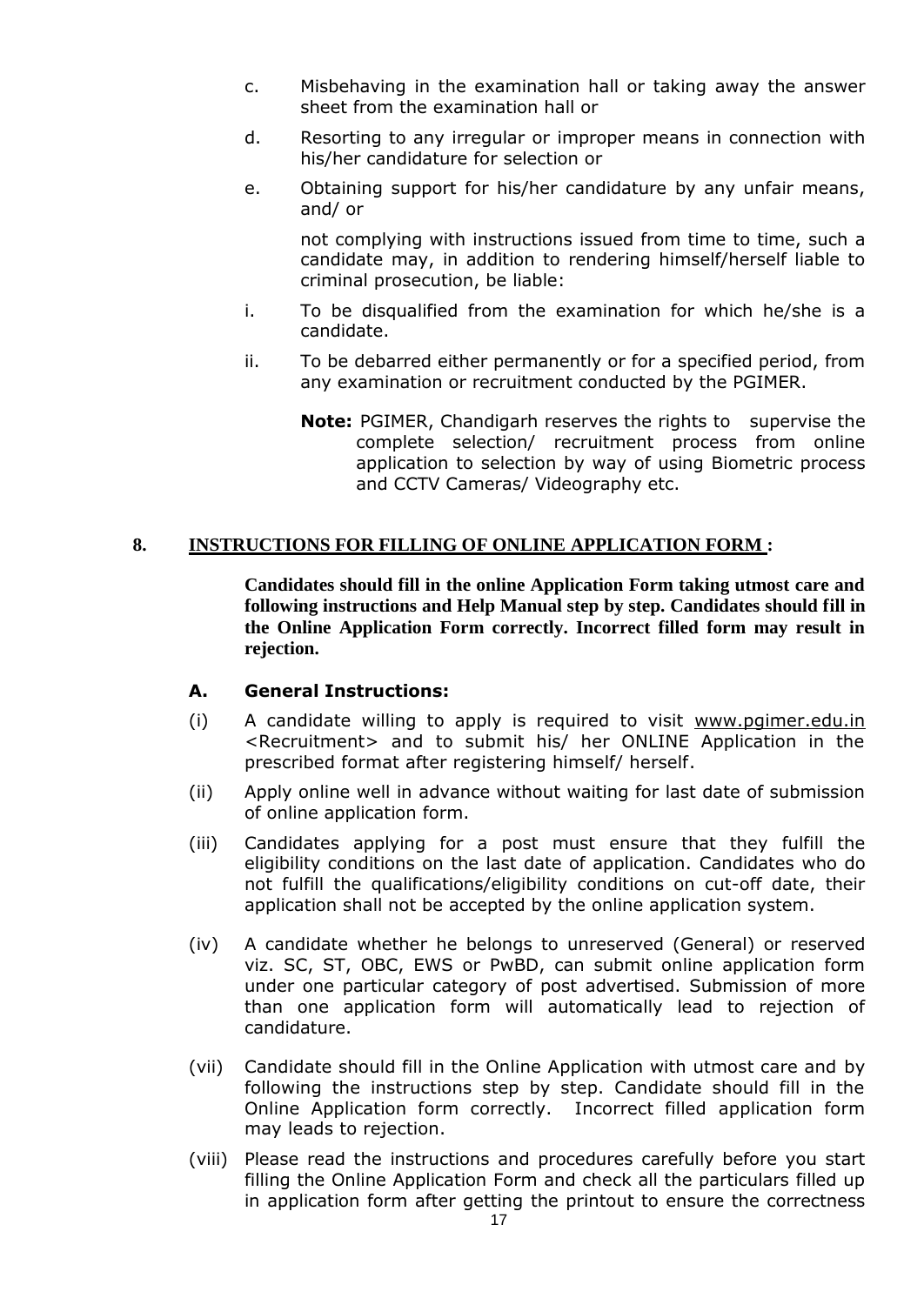of information and upload all documents before finally submitting the application.

- (ix) After successful submission of application, candidates can again take final print out of application form and e-Challan for depositing the application fee.
- (x) The hard copy of application form (final printout) along with all uploaded documents and copy of e-Challan must be brought at the time when called upon to do so by the PGIMER.
- (xi) No offline application form or copy of downloaded application form will be accepted by the PGIMER.
- (xii) The decision of the Institute in all matters relating to acceptance or rejection of an application, eligibility/ suitability of the candidates, mode and criteria for selection etc will be final and binding on the candidates. No inquiry or correspondence will be entertained in this regard.
- (xiii) The Institute does not scrutinize the documents at the time of submission of online application and the same are to be checked only at the time of Scrutiny. If on verification at any stage starting submitting application form till appointment and any time even after appointment, it is found that any candidate does not fulfil any of the eligibility condition or it is found that the information furnished is false or incorrect, his/ her candidature will be cancelled and he/ she will also be liable to be criminally prosecuted. This is irrespective of whether the candidate was benefitted by furnishing the false or incorrect information in his/ her application.
- (xiv) The cost of Application Form includes the fee for the Computer Based Test which is non-refundable and no correspondence in this regard will be entertained. The candidate is required to go through the instructions carefully and acquaint himself/herself with all requirements with regard to filling of the online application form.

#### **Important Note:**

- **i. Candidates are advised to fill their application form carefully such as Name, Father's/Mother's name, Date of Birth and Category, Qualification, marks obtained, passing year, photo, Signature, details, etc. No request for change of any particular on the online application form shall be entertained by the PGIMER after submission of application form.**
- **ii. After final submission of application form, no change will be allowed. Candidate will be responsible for any mistake in the data of application form and fees paid by him/her.**
- **iii. In case candidate feels that he/she has filled up the form erroneously, he/she should register himself/ herself afresh and fill up a fresh online application form alongwith fresh requisite fee before closing date. However, for second and subsequent registration(s), different mobile number and email ID are to be used each time.**
- **iv. A candidate can apply for the post of Sr. Resident/ Demonstrator, as the case may be,** *in one DEPARTMENT only***. If a candidate having eligibility for a post in more**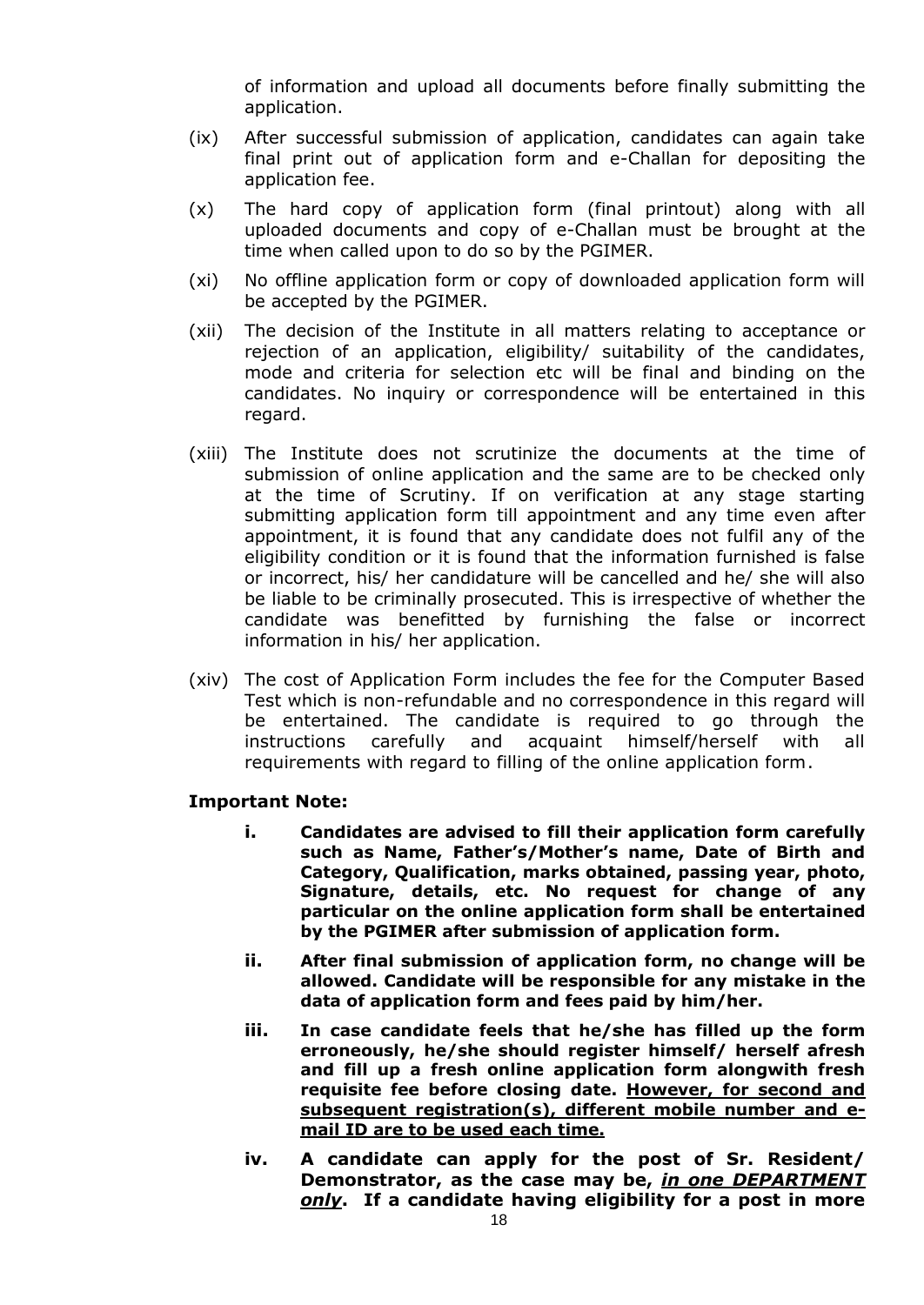**than one department, has applied separately for posts in more than one department, his/her request to appear for Computer Based Test for all posts/departments will not be considered and no correspondence in this regard will be entertained.**

**v. In respect of the post(s)/department which are common among any two or all the three Institutes, a candidate shall have the option to apply for any one or more Institute(s). For this, he/she has to mandatorily mention his/her order of preferences while filling the online application form. However, in the absence of any choice/ preference for a particular Institute, the candidature of a candidate shall not be considered for the concerned Institute.**

### **B. Online Registration:**

- (i) After selecting the online registration, fill the mandatory details asked for step by step viz. Advt. No., Advt. Date, Name of Applicant (as per matriculation certificate), Date of Birth (as per matriculation certificate), Mobile No. & Email ID carefully as **the details filled in the REGISTRATION FORM will NOT be allowed to be changed once registered.**
- (ii) It will be the responsibility of the candidate to ensure that correct details are filled in the Registration Form. The Institute will not be responsible for any incorrect information/cancellation of candidature/loss or lack of communication etc. due to wrong entries in the REGISTRATION FORM.
- (iii) Acknowledgement of successful Online Registration will be forwarded to applicant's Registered Email ID.
- (iv) Duplicate applications from any applicant will result in cancellation of all such applications. No intimation regarding such summarily rejections will be provided.

### **C. Filling the Online Application Form:**

- (i) Registered Users Click on `Applicant login' to access the Application form with User ID and password received on your e-mail and mobile number.
- (ii) Click on the 'Go to Application Form' button and please read the important instructions carefully. The Application Form is categorized into the several sections. You need to fill section-wise application form. Once the mandatory details in a section are filled, you can move to the next section by clicking on Save and Next. However, you will not be allowed to navigate to next section, if mandatory information is not filled or the required documents are not uploaded. To navigate back to the previous section, you can click on the name of the previous section tab. Once you have completed the last section and then, click on Submit button, you will be re-directed to make the payment. Once payment is done, your application is considered complete. Fee will only be accepted through Net Banking/Credit Card/Debit Card.
- (iii) All applicants are required to ensure that Photo/Signature and other documents are uploaded according to the instructions provided in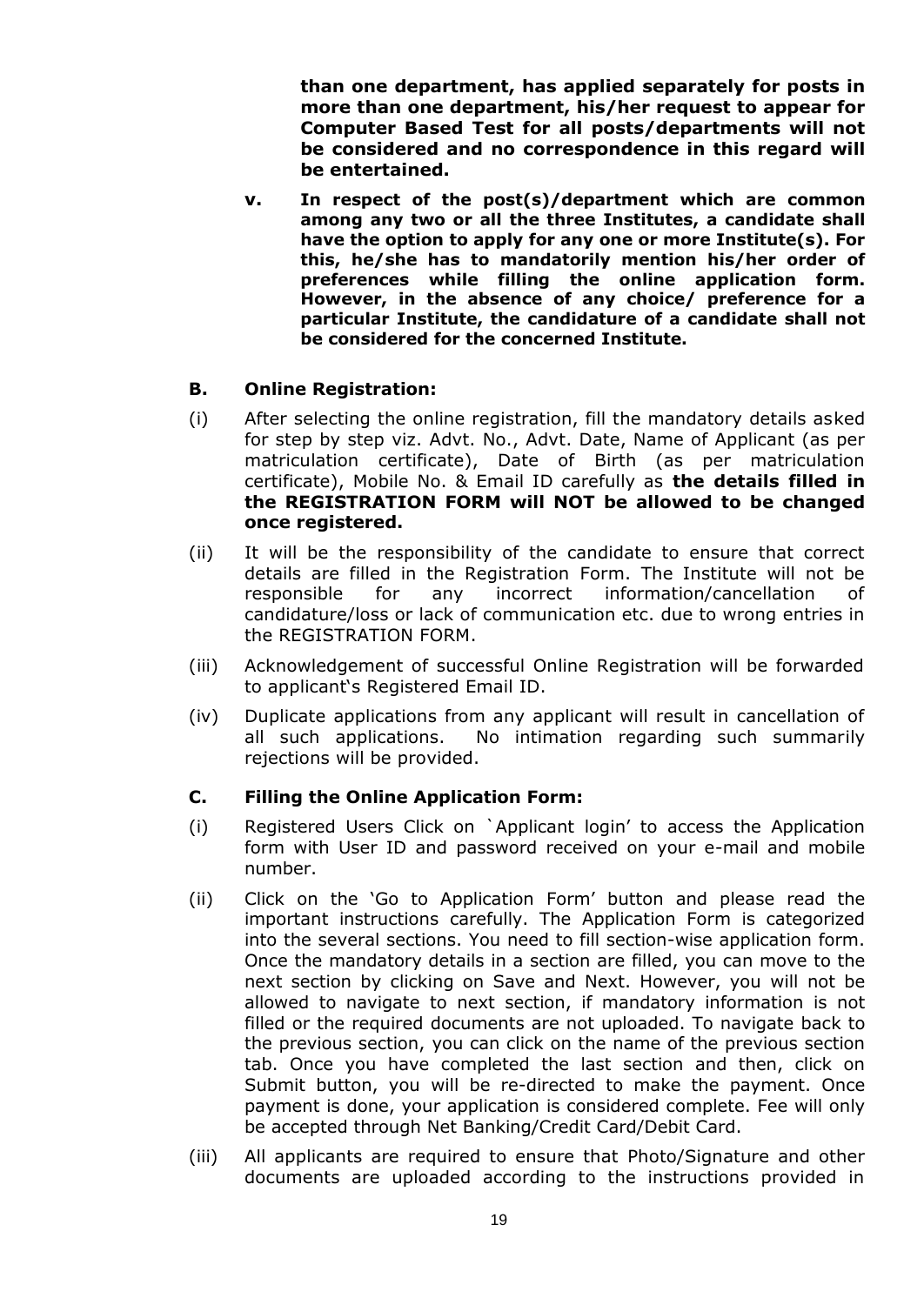these guidelines. Failure to do so may result in rejection of applications.

## **D. Admit Cards:**

(i) Admit Card for Accepted Registration/ Application Form will only be uploaded on the Institute's website [www.pgimer.edu.in.](http://www.pgimer.edu.in/) *If the status of Registration Form or Admit Card is not available on website, he/she should immediately write an e-mail to the Administrative Officer (Recruitment Cell), PGIMER on [aorcpgi@gmail.com](mailto:aorcpgi@gmail.com) along with full particulars of the Registration Form.*

## **E. Documents to be uploaded with Application Form (Mandatory):**

(i) The candidates must upload scanned copy of their self attested/attested copies of certificates/documents in support of their educational qualifications (from Matric onwards), certificates of detailed marks obtained in these course(s), date of birth, category certificate i.e. SC/ST/OBC/PwBD, experience(s), NOC from the present employer (if employed), etc. If a candidate fails to upload self-attested copies of the requisite documents as above, his/her candidature will be cancelled and he/she will not be allowed to participate in subsequent stages of selection/admission process.

# **F. Instructions for Photographs:**

- (i) Please scan your Photograph (clear passport size coloured with light background) and save it in the **JPEG** format. The size of image should not exceed 50 kb.
- (ii) Photograph MUST be snapped on or after  $01<sup>st</sup>$  March, 2020.
- (iii) Photograph must be taken with name of candidate (as in application), and date of taking Photograph, as per the example given below:

**Example:**



Ravi Kumar 01.03.2020

### **IMPORTANT:**

- **- The name and date on the Photograph must be clear and legible.**
- (iv) Candidate **should not** wear cap, goggles etc. Spectacles are allowed.
- (v) The Photograph on the Application form should be **unattested.**
- (vi) Application not complying with these instructions, or with unclear Photograph, will be rejected.
- (vii) Keep a few identical Photographs in reserve for use at the time of Test/ document verification.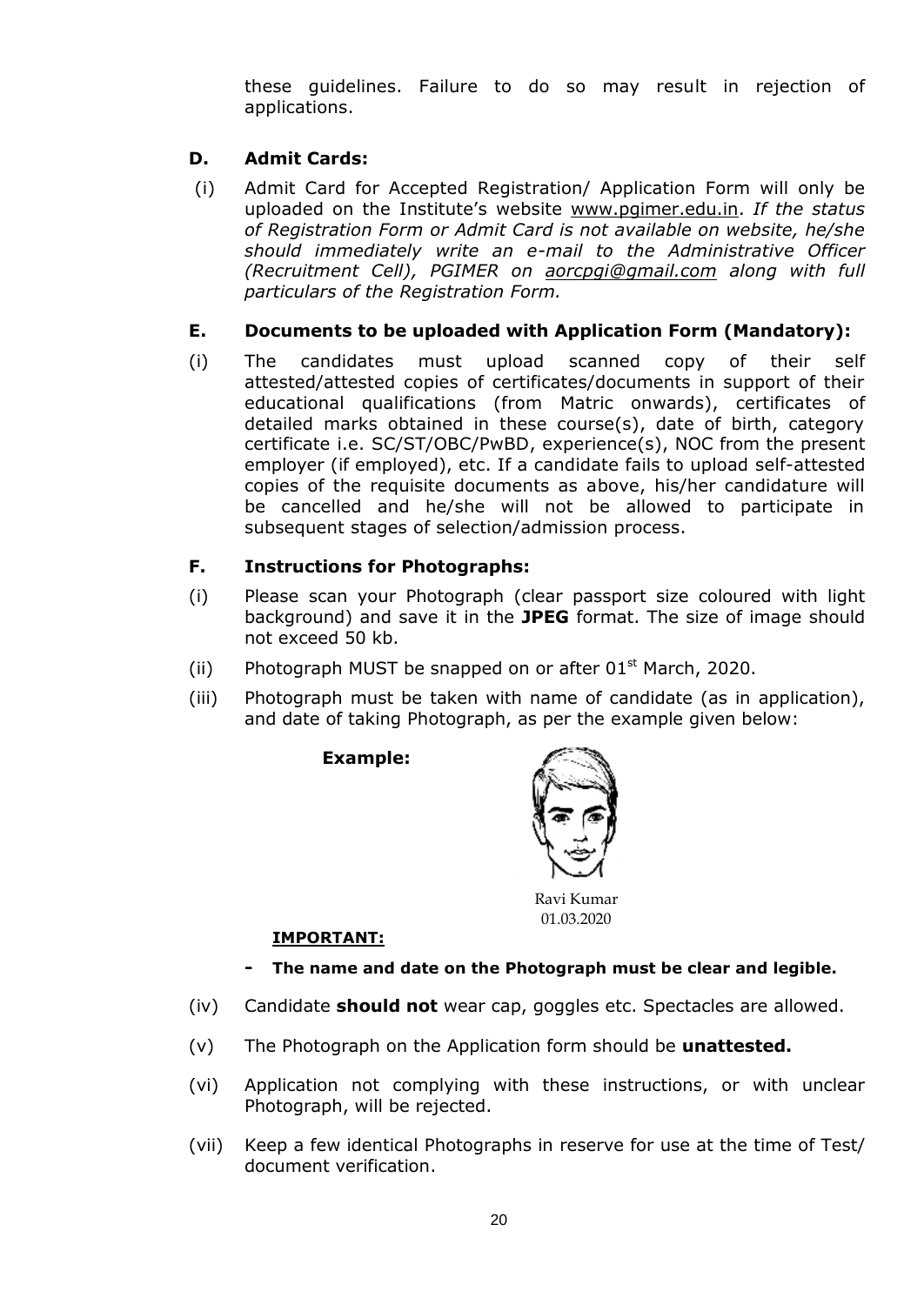**(viii) Any deviation or discrepancy between actual appearance at the time of examination and facial appearance in the Photograph pasted on the application will make the candidate liable for rejection.**

## **G. Other Important Instructions:**

- *(i)* All the candidates should ensure to take printout of application form after completing all details.
- *(ii)* Incomplete applications will not be considered, and no correspondence will be entertained in this matter. All particulars in the application form must be entered carefully. All claims made in the application must be supported with documentary proof.
- *(iii) Candidates who will be shortlisted on the basis of the written test and also whose name will be in the ELIGIBILITY NOTICE to be published after CBT should submit the print out of their online application form along with self attested Photocopies e-Challan for deposit of the application fee, certificates/documents in support of educational qualification(s), experience, age/date of birth certificate, caste/category certificate, Fresh OBC certificate, and NOC from the present employer (if employed) at the time of document verification. At the time of document verification, these candidates will also be required to produce all Original Documents in support of the documents, which were uploaded by them along with their ONLINE APPLICATION form failing which their candidature for further recruitment process will be cancelled.*
- *(iv)* **Candidates who have already completed three years tenure of Senior Residency or have done DM/M.Ch. are not eligible for the post of Senior Resident. If it is found, during active verification and at a later stage, that the candidate has given wrong information, his/her registration/candidature/selection will be cancelled/terminated without any notice.**
- *(v)* Candidates who have obtained MBBS degree from a Medical College not recognized by the Medical Council of India are not eligible to apply.
- *(vi)* Candidates in employment must forward their application through proper channel. Online Application will be treated as advance copy of the application. Application through proper channel should be sent to the Administrative Officer, Recruitment Cell of the Institute within 10 days after the last date fixed for online registration.
- *(vii)* No request for a change of category applied for shall be entertained after the submission of the application.
- *(viii)* The number of the vacancies are provisional and may vary.
- *(ix)* **Roll Numbers/Admit Cards/Hall ticket for appearing in the computer based examination will be available for downloading to eligible candidates approximately from 14.05.2020 and can be downloaded from the website by logging into their accounts on the website with their respective login-id and password. Roll Numbers / Admit Cards will NOT be sent by post. The candidates will be allowed to enter in the examination hall only on the production of the Admit Card/ Hall Ticket.**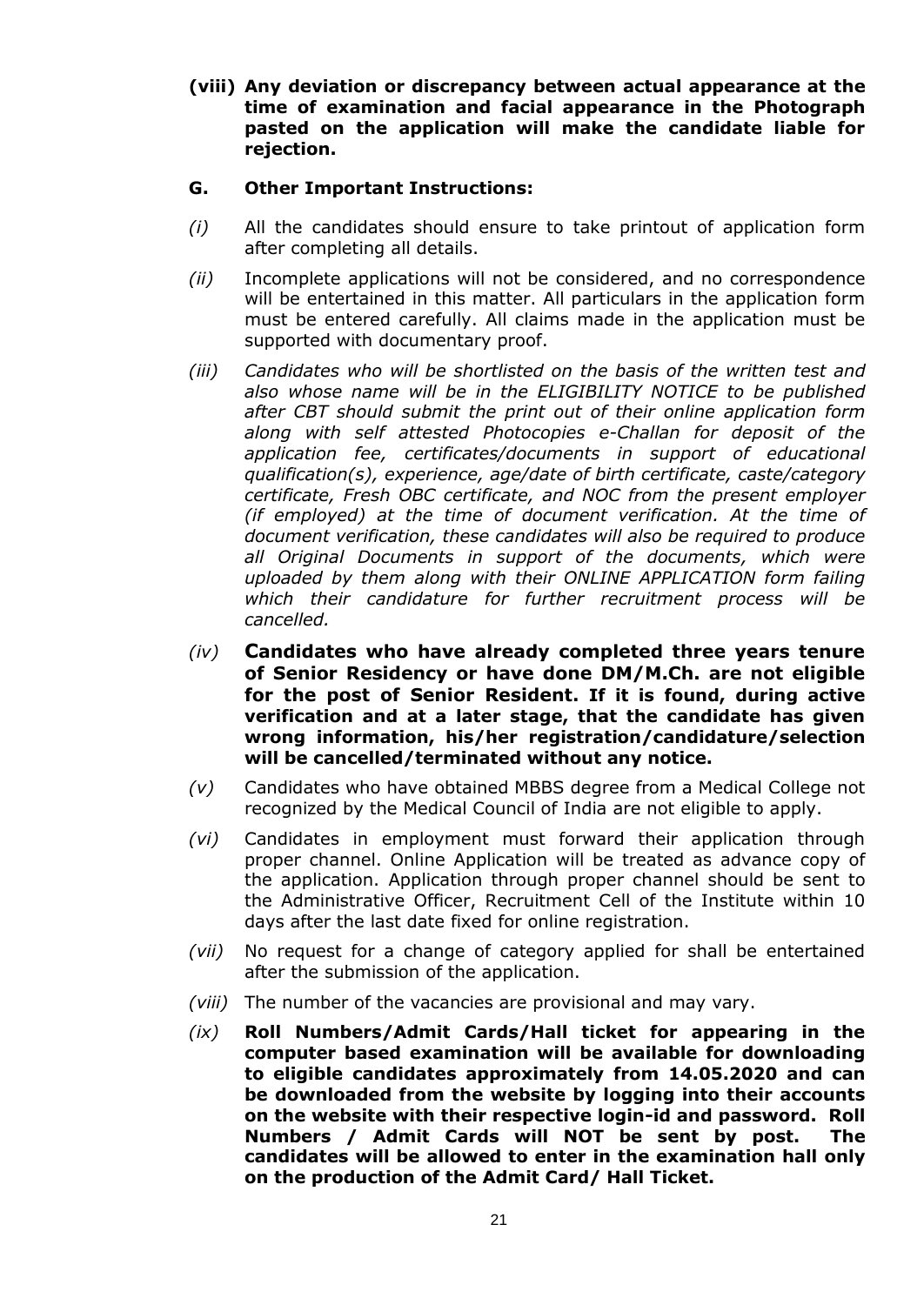- *(x)* All candidates appearing for the CBT are instructed 'NOT TO BRING' water bottle, car key (Remote), chain, any mobile Phones/pager/pen/wrist watch/ring/wallets/ladies purse/ornaments (Earrings, rings, nose pins, etc.) or any other electronic device. The candidates with these articles will not be permitted to enter in the examination hall. The examination centres are not responsible for the safe custody of the belongings of the candidates and they have to make their own arrangement for their safe custody.
- *(xi)* Examination/ document verification and Departmental interview & assessment will be held as per schedule. These dates will not be changed, even if the day is declared as a holiday or half-holiday by any competent authority.
- *(xii)* The candidates invited for the document verification/departmental interview & assessment may have to stay at Chandigarh for 2-3 days. No TA/DA is admissible to them for the purpose.
- *(xiii)* All the candidates are advised to download their Admit Cards from the website of the Institute. It may please be noted that the Admit Cards will not be sent by Post.
- *(xiv)* If a candidate is at any stage found to have provided false information/certificate or is found to have withheld or concealed some information in his/her application form, he/she will be debarred from admission, his/her residency will be terminated with immediate effect.
- *(xv)* If ineligibility is detected at any stage, candidature/selection of the candidate will be cancelled/ terminated without any notice.
- *(xvi)* Candidate must not obtain or give or attempt to obtain or give irregular assistance of any kind during the examination/ departmental interview & assessment; this will entail cancellation of candidature for the examination/ selection. The candidature will be cancelled and appropriate criminal/civil proceedings will be initiated against the candidates, if at any stage it is found that candidate have secured selection by using any unfair means.
- *(xvii)* **The result will only be declared on the Institute's website: [www.pgimer.edu.in](http://www.pgimer.edu.in/)**. **No individual information at any stage shall be sent and hence all candidates should regularly visit the Institute's website.**
- *(xviii)* There is no provision for re-checking/re-evaluation of the answer sheets and no query in this regard will be entertained.
- *(xix)* PGIMER, Chandigarh reserves the right to call any candidate personally along with printed copy of the application form with uploaded documents, original certificates and Photocopy of selfattested certificates along with Photo, identity proof i.e. Identity Card/Driving License/Passport/Voter Card/Pan Card/Aadhar Card, etc.
- *(xx)* Private practice in any form during the tenure of residency is prohibited. The period of residency is strictly full time and continuous.
- *(xxi)* The rules are subject to change in accordance with the decision of the Institute to be taken from time to time.
- *(xxii)* In case of any guidance/information/clarification regarding the online filling of the application form and Advertisement, the candidate can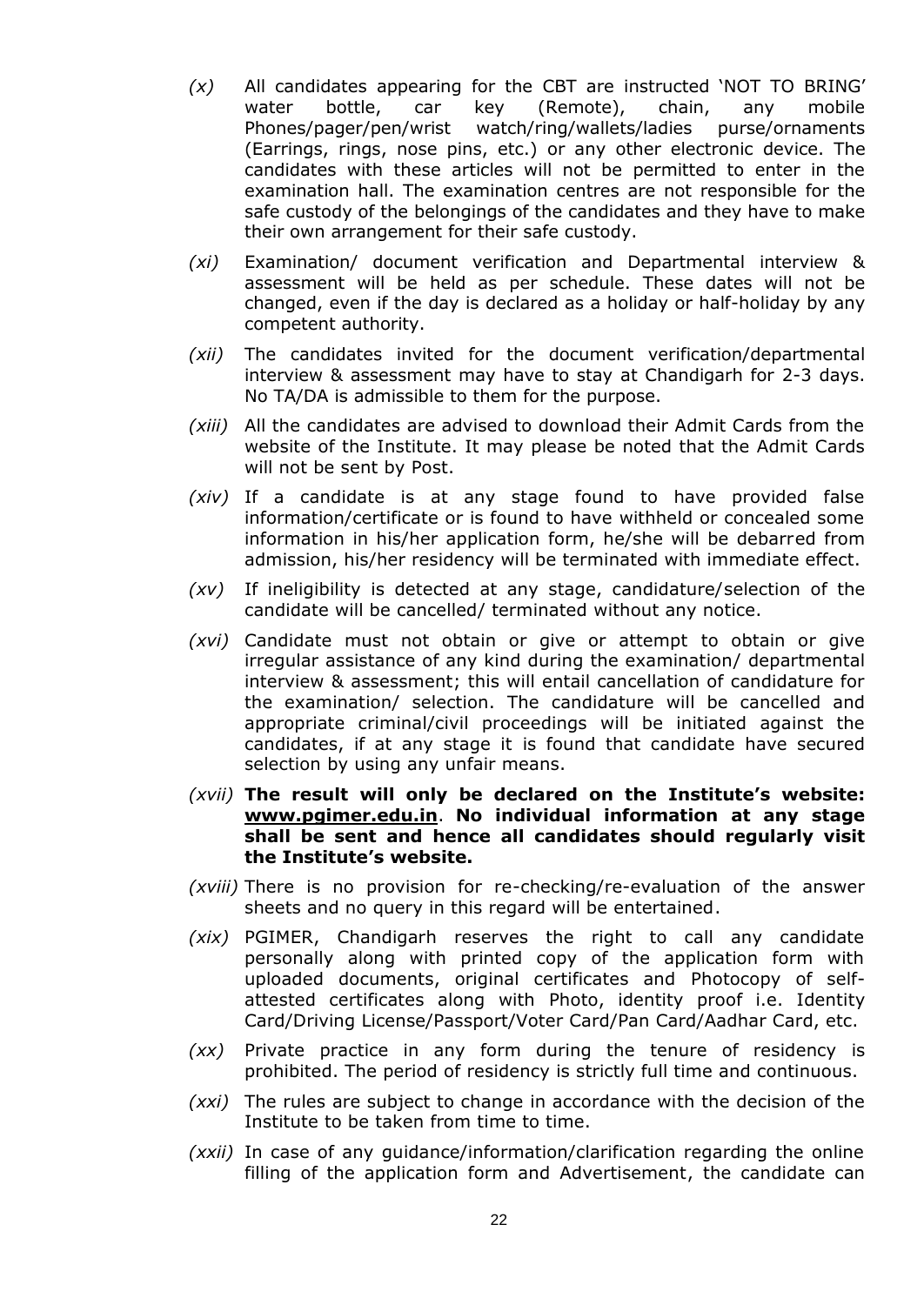call at helpline No.0172-2755578, 79 on all working days from 09.00 A.M. to 05.00 P.M.

*(xxiii)* Any dispute in regard to any matter referred to herein shall be subject to the jurisdiction of Chandigarh Courts alone.

#### **G. Likely causes of rejection of application:**

- (i) More than one application form for a particular category.
- (ii) Application is incomplete and not online.
- (iii) Full fee has not been deposited in the manner prescribed.
- (iv) Applicant does not possess the requisite academic qualification on cutoff date.
- (v) Requisite documents in support of age, academic qualification from Matric onwards, MCI/DCI registration certificate, category certificate (SC/ST/OBC/EWS/PwBD) in support of the respective category has not been uploaded with the Application Form.
- (vi) In case of candidates seeking claim under OBC category, fresh OBC certificate **not older than one year** from the closing date of submission of ONLINE application is not uploaded.
- (vii) Applicant does not indicate visible identification mark in appropriate column of application form.
- (viii) Candidate is overage/underage on the cutoff date/ closing date.
- (ix) Lack of essential qualification as prescribed in advertisement.

## **USE OF MOBILE PHONE AND OTHER ELECTRONICS DEVICE IN EXAMINATION OF PGIMER, CHANDIGARH IS STRICTLY PROHIBITED.**

*Sd/-*  **D I R E C T O R PGIMER, Chandigarh.**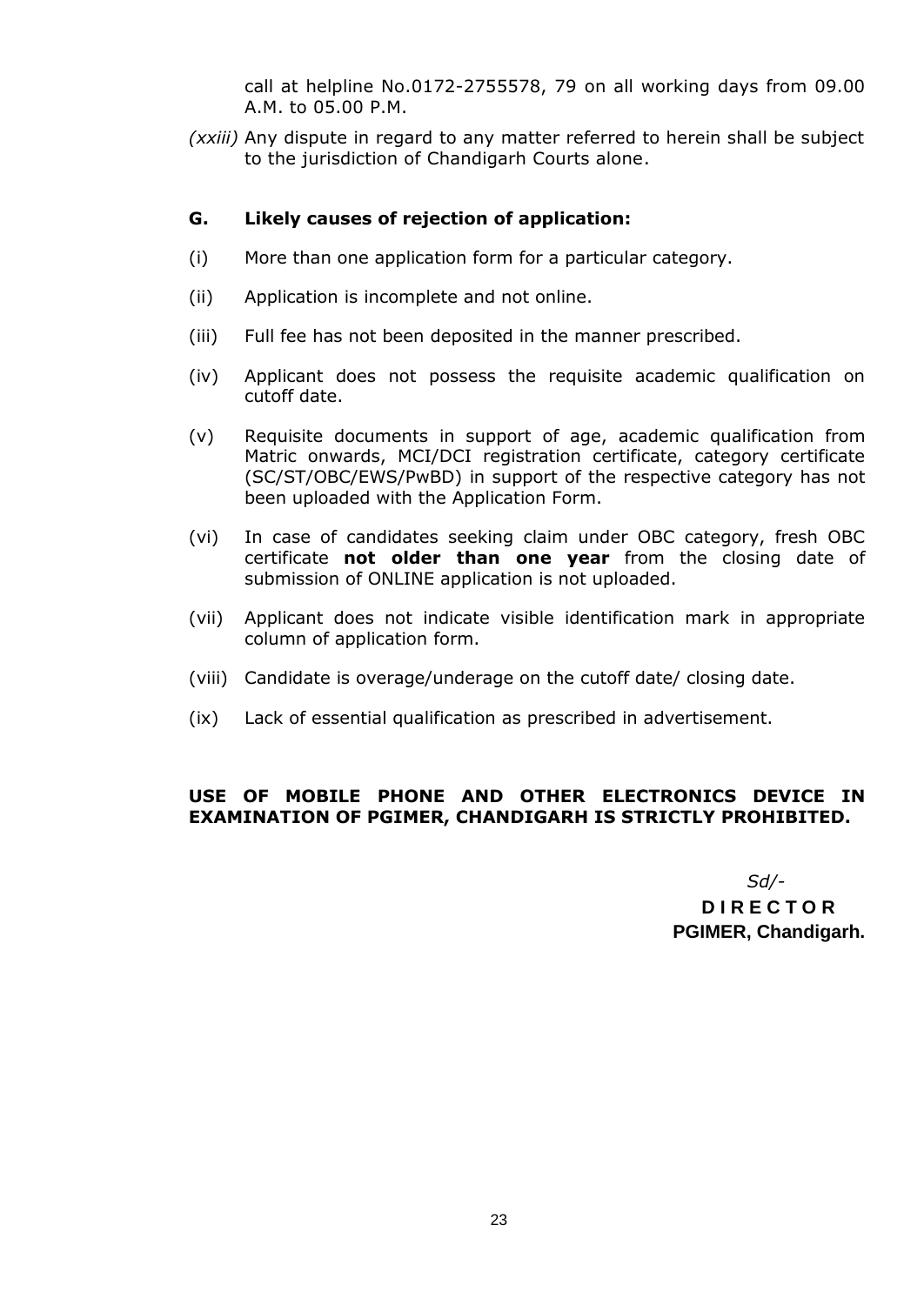# **ANNEXURE –I**

#### **FORM OF CERTIFICATE TO BE PRODUCED BY OTHER BACKWARDCLASSES (OBC) APPLYING FOR APPOINTMENT TO POSTS UNDER THE GOVERNMENT OF INDIA**

| <b>This</b> |                   | to | certify | that | Shri/Smt./Km <sup>*</sup> | son/ | daughter           |       | оf |
|-------------|-------------------|----|---------|------|---------------------------|------|--------------------|-------|----|
|             |                   |    |         |      | village<br>0t             |      |                    |       |    |
|             | District/Division |    |         |      | the<br>ın                 |      |                    | State |    |
|             |                   |    |         |      | belongs to the            |      | Community which is |       |    |

recognized as a backward class under:

i) Resolution No. 12011/68/93-BCC dated the 10th September, 1993, published in the Gazette of India Extraordinary – Part I, Section I, No. 186 dated 13th September, 1993.

ii) Resolution No. 12011/9/94-BCC, dated 19.10.1994 published in Gazette of India extraordinary Part I Section I No. 163, dated 20th October, 1994.

iii) Resolution No. 12011/7/95-BCC dated the 24th May 1995 Published in the Gazette of India extraordinary Part-I Section I No. 88 dated 25th May, 1995.

iv) Resolution No.12011/96/94-BCC dated 9th March, 1996.

v) Resolution No. 12011/44/96-BCC, dated the 6th December, 1996, published in the Gazette of India -Extraordinary-part I, Section-I, No. 210, dated the 11th December, 1996.

vi) Resolution No.12011/13/97-BCC dated 3rd December, 1997.

vii) Resolution No.12011/99/94-BCC dated 11th December, 1997.

viii) Resolution No.12011/68/98-BCC dated 27th October, 1999.

ix) Resolution No.12011/88/98-BCC dated 6th December, 1999, published in the Gazette of India, Extra Ordinary Part-I, Section-I No.270, 6th December, 1999.

x) Resolution No.12011/36/99-BCC dated 4th April, 2000, published in the Gazette of India, Extra Ordinary Part-I, Section-I, No.71 dated 4th April, 2000.

xi) Resolution No.12011/44/99-BCC dated 21.9.2000, published in the Gazette of India, Extra Ordinary Part-I, Section-I, No.210 dated 21.9.2000.

| Shri | /Smt./Km. |                          | and/or | his family | ordinarily | reside(s) in |       | the |
|------|-----------|--------------------------|--------|------------|------------|--------------|-------|-----|
|      |           | District/Division of the |        |            |            |              | State |     |

This is also to certify that he/she does not belong to the persons/sections (Creamy Layer ) mentioned in Column 3 of the Schedule to the Government of India, Department of Personnel and Training O.M. No. 36012/22/93-Estt.(SCT) dated 8.9.1993 and modified vide Govt. of India, DOP&T O.M.No.36033/3/2004 dated 09.03.2004 and 14.10.2008.

Dated: District Magistrate or Deputy Commissioner etc. Seal:

NOTE-I:(a) The term 'Ordinarily' used here will have the same meaning as in Section 20 of the Representation of the People Act, 1950.

(b) The authorities competent to issue Caste Certificate are indicated below:-

(i)District Magistrate/Additional Magistrate/Collector/Dy. Commissioner/ Additional Deputy Commissioner/Deputy Collector/Ist Class Stipendary Magistrate/ Sub-Divisional Magistrate/Taluka Magistrate/ Executive Magistrate/Extra Assistant Commissioner (not below the rank of 1st Class Stipendiary Magistrate).

(ii)Chief Presidency Magistrate /Additional Chief Presidency Magistrate/ Presidency Magistrate.

(iii)Revenue Officer not below the rank of Tehsildar.

(iv) Sub-Divisional Officer of the area where the candidate and/or his family resides.

NOTE-II: The closing date for receipt of application will be treated as the date of reckoning for OBC status of the candidate and also, for assuring that the candidate does not fall in the creamy layer.

The OBC candidates should furnish the relevant OBC Certificate in the prescribed format prescribed for Central Government jobs issued by the competent authority on or before the Closing Date as stipulated in the Notice.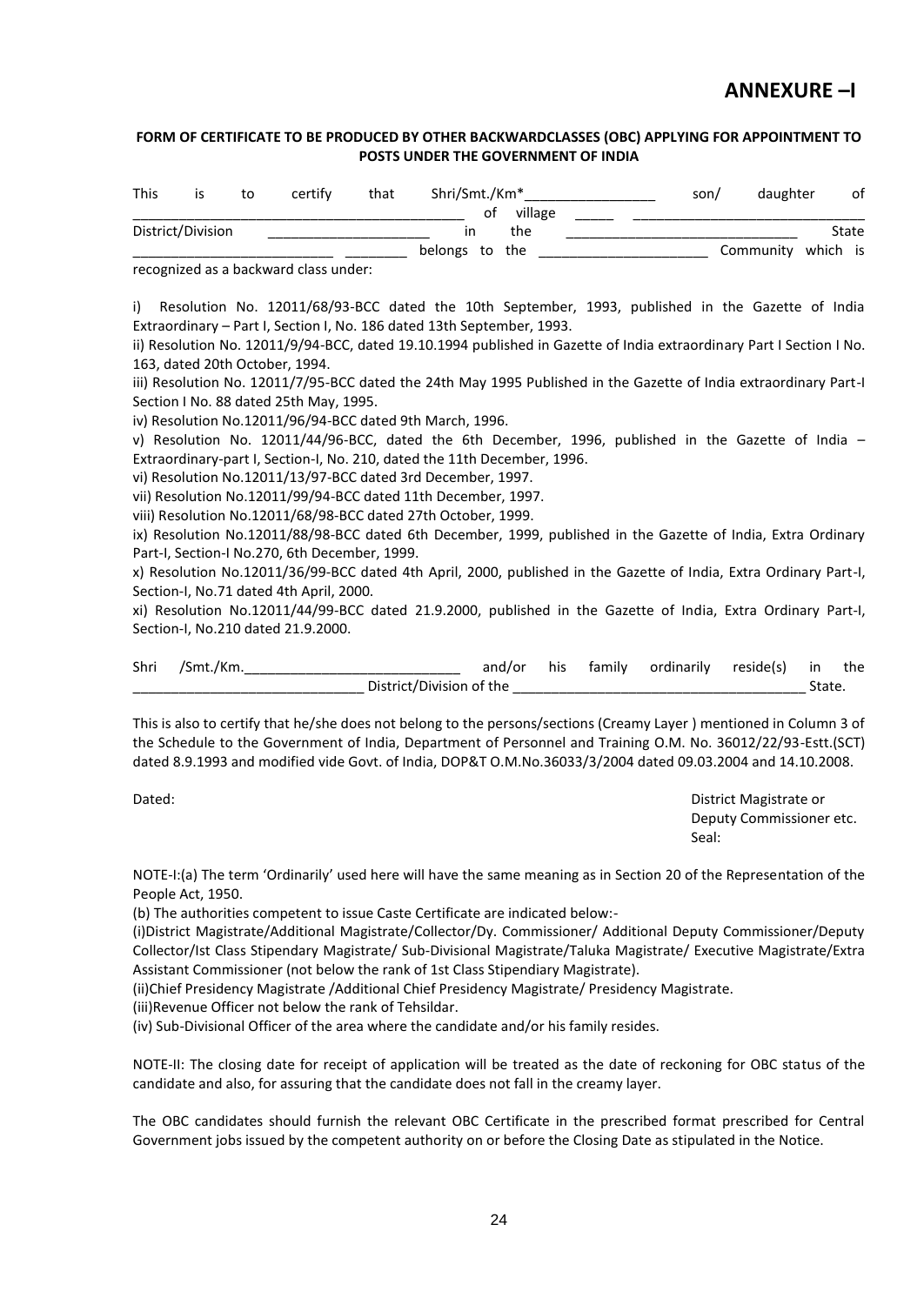# **ANNEXURE – II**

### **DECLARATION TO BE SIGNED BY OBC CANDIDATES ONLY**

I ..................................... son/daughter of Shri ............................................. resident of village/town/city .................................... district........................ state .........................................................certificate enclosed) hereby declare that I belong to the............................................................... community which is recognized as a backward class by the Govt. of India for the purpose of reservation in services as per orders contained in Department of Personnel and Training Office Memorandum No.36012/22/93-Esstt(SCT)dated 8-9-1993. It is also declared that I do not belong to the Persons/Sections (Creamy Layer) mentioned in Column 3 of the Schedule of the Government of India, Department of Personnel and Training O.M.No.36012/22/93-Estt. (SCT) dated 08.09.93 & its subsequent revision through O.M.No.36033/3/2004-Estt. (Res) dated 09.03.2004, 27.05.2013, 13.09.2017.

Date………………………

Place…………………….. (Signature of applicant in running handwriting)

**Note: The closing date for receipt of application will be treated as the date of reckoning for OBC status of the candidate and also for as summing that the candidate does not fall in the creamy layer.**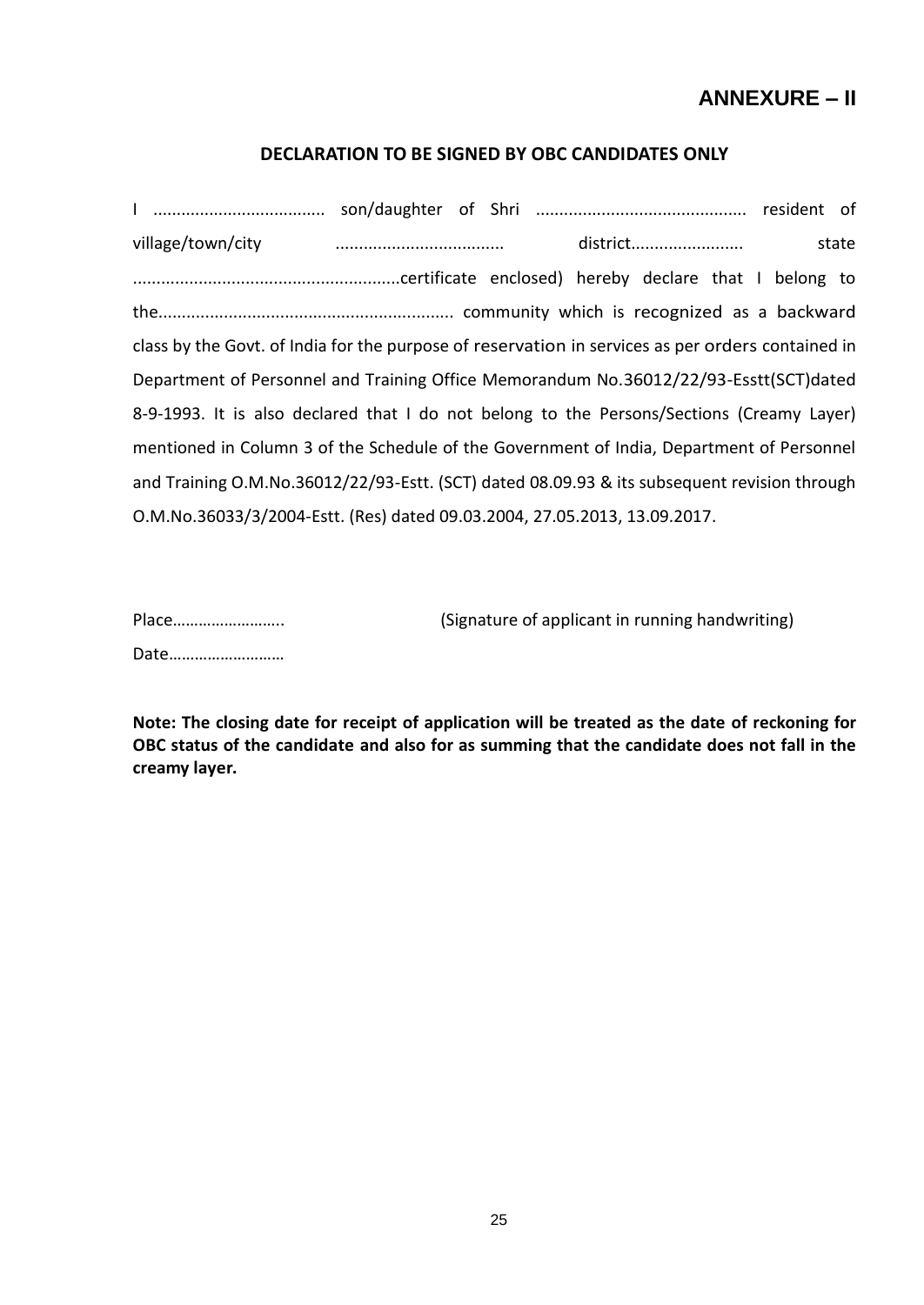# **ANNEXURE –III**

**Government of ………………………………….** 

#### **(Name & Address of the authority issuing the certificate)**

#### **INCOME & ASSET CERTIFICATE TO BE PRODUCED BY ECONOMICALLY WEAKER SECTIONS**

|                                                                                 | Certificate No.                                                        |                               | Date: the contract of the contract of the contract of the contract of the contract of the contract of the contract of the contract of the contract of the contract of the contract of the contract of the contract of the cont |  |
|---------------------------------------------------------------------------------|------------------------------------------------------------------------|-------------------------------|--------------------------------------------------------------------------------------------------------------------------------------------------------------------------------------------------------------------------------|--|
|                                                                                 |                                                                        | VALID FOR THE YEAR __________ |                                                                                                                                                                                                                                |  |
| 1.                                                                              |                                                                        |                               | This is to certify that Shri/ Smt./ Kumari ________________________ son/daughter/wife of<br>____________________ permanent resident of________________, Village/Street_________________________                                |  |
|                                                                                 |                                                                        |                               | Post Office_________________________________District_____________________________ in the State/Union                                                                                                                           |  |
|                                                                                 |                                                                        |                               | Territory______________________________Pin Code______________________________whose photograph is attested                                                                                                                      |  |
|                                                                                 | His/her family does not own or possess any of the following assets***: |                               | below belongs to Economically Weaker Sections, since the gross annual income* of his/her<br>"family"** is below Rs.8 lakh (Rupees Eight Lakh only) for the financial year____________.                                         |  |
|                                                                                 | Τ.<br>5 acres of agricultural land and above;                          |                               |                                                                                                                                                                                                                                |  |
|                                                                                 | Ш.<br>Residential flat of 1000 sq. ft. and above;                      |                               |                                                                                                                                                                                                                                |  |
| III.<br>Residential plot of 100 sq. yards and above in notified municipalities; |                                                                        |                               |                                                                                                                                                                                                                                |  |
|                                                                                 | IV.<br>municipalities.                                                 |                               | Residential plot of 200 sq. yards and above in areas other than the notified                                                                                                                                                   |  |
| 2.                                                                              |                                                                        |                               | Shri/Smt./Kumari _____________________ belongs to the_______________ caste which is not<br>recognized as a Schedule Caste, Schedule Tribe and Other Backward Classes (Central List).                                           |  |
| Signature with seal of Officer _____________________                            |                                                                        |                               |                                                                                                                                                                                                                                |  |
|                                                                                 | Recent Passport                                                        |                               | Name_________________________                                                                                                                                                                                                  |  |
|                                                                                 | size attested<br>Photograph of the<br>applicant                        |                               | Designation __________________                                                                                                                                                                                                 |  |
|                                                                                 |                                                                        |                               | The income and assets of the families as mentioned would be<br>required to be certified by an officer not below the rank of<br>Tehsildar in the States/UTs.                                                                    |  |

**\* Note1:** Income covered all sources i.e. salary, agricultural, business, profession, etc.

**\*\* Note2:** The term **"Family"** for this purpose include the person, who seeks benefit of reservation, his/her parents are siblings below the age of 18 years as also his/her spouse and children below the age of 18 years.

**\*\*\* Note3:** The property held by a **"Family"** in different locations or different places/cities have been clubbed while applying the land or property holding test to determine EWS status.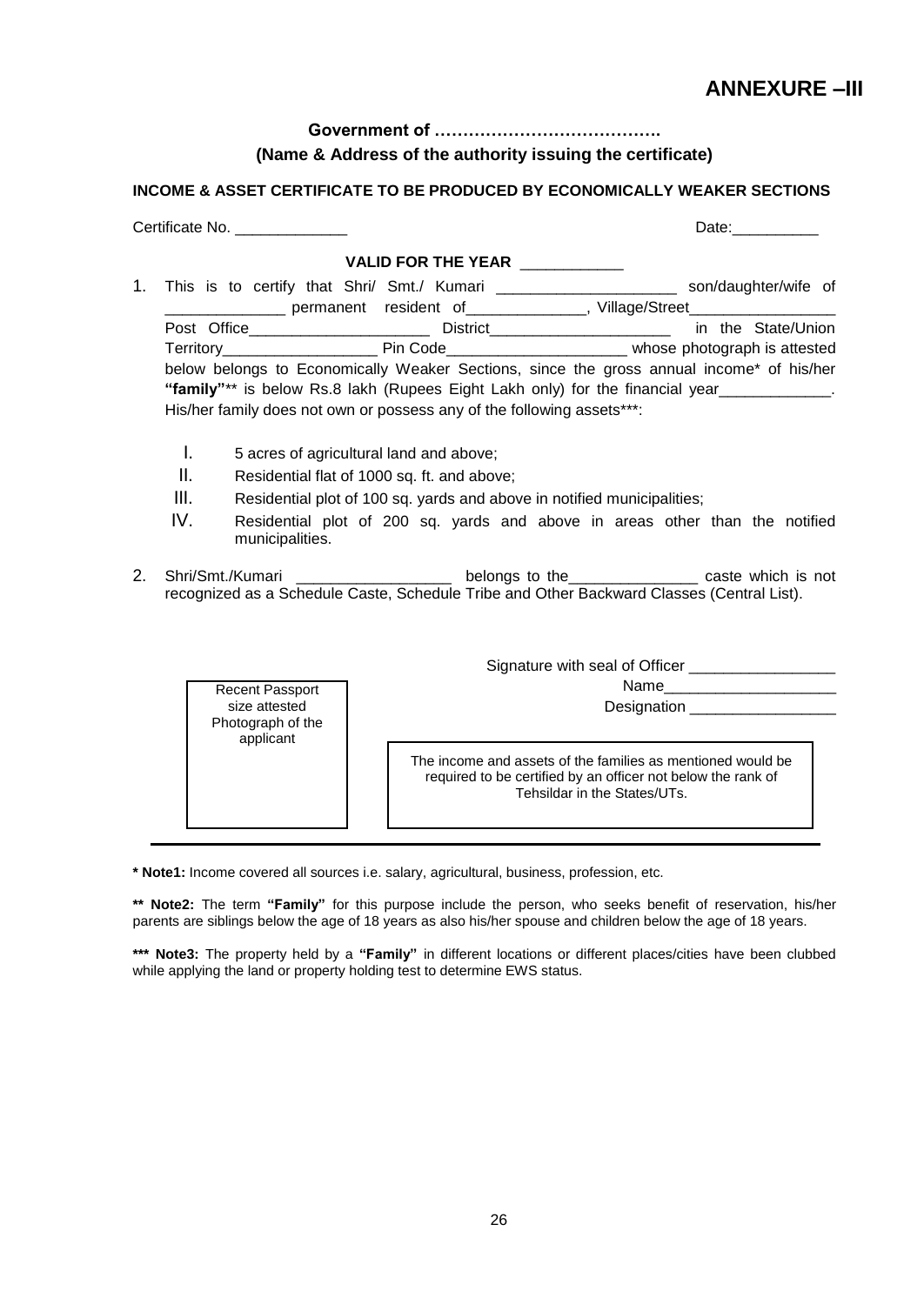# **ANNEXURE –IV**

## **Certificate regarding physical limitation in an examination to write**

This is to certify that I have carefully examined Shri/Smt./ Kum ……………………………………………….…….(name of the candidate with disability) a person with…………………………..(nature and percentage of disability as mentioned in the certificate of disability, son/wife/daughter of Shri …………………………….……..… a Resident of ……………….….….. Village/District/State and to ensure that he/she has physical limitation which hampers his/her writing capabilities owing to his/her disability.

**Signature** 

Chief Medical Officer/Civil Surgeon/Medical Superintendent of a Government Health Care Institution

Name and Designation

Name of Govt. Hospital/Health Care Centre with Seal

Place:

Date:

**Note:**

Certificate should be given by a specialist of the relevant stream/disability (e.g. Visual Impairment-Ophthalmologist,Locomotor disabillity-Prthopaedic specialist/PMR)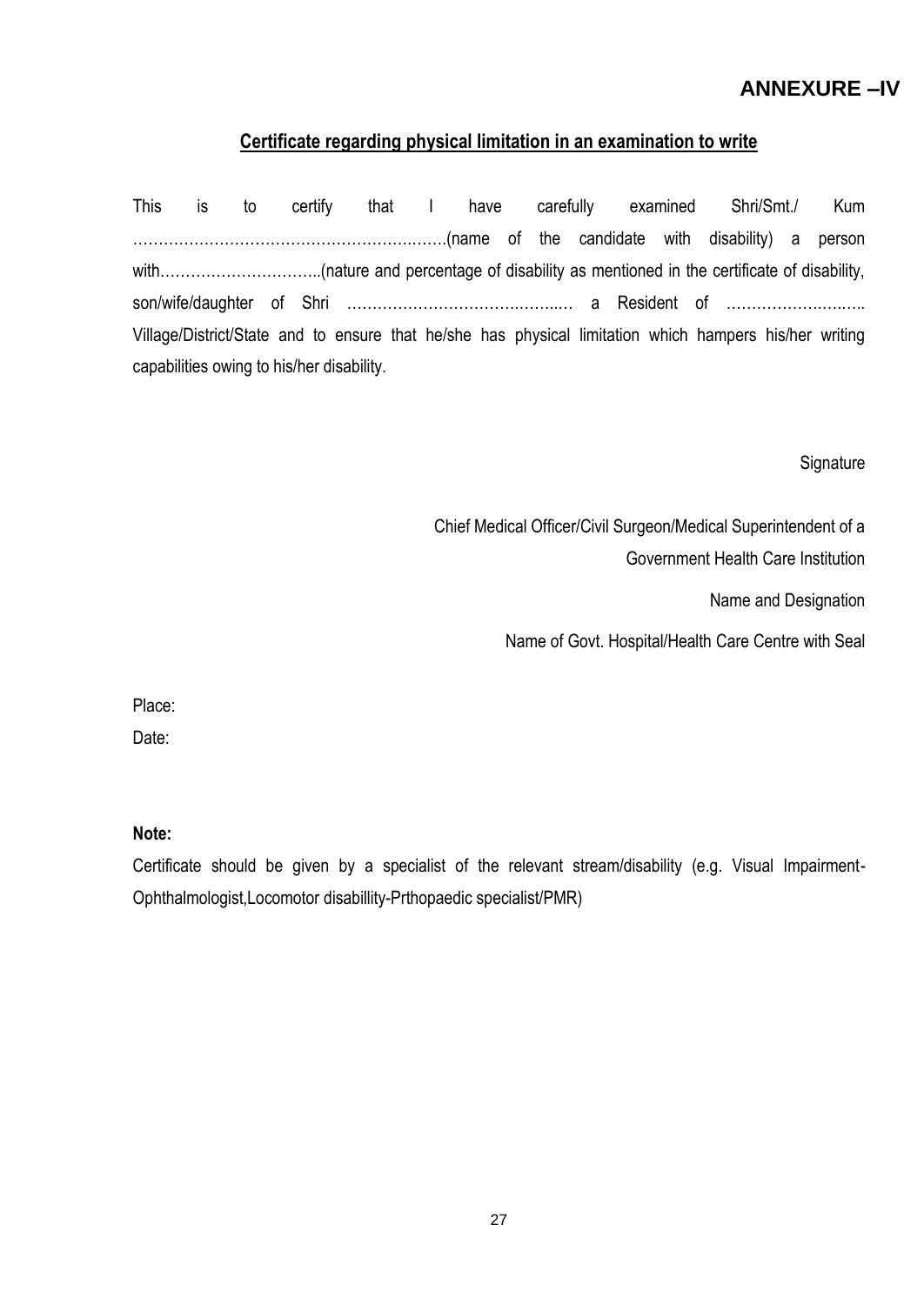#### **LETTER OF UNDERTAKING FOR USING SCRIBE**

NOTE: Candidates who are Visually Impaired (VI)/candidates whose writing speed is affected by Cerebral Palsy / muscular dystrophy / candidates with locomotor disability (one arm)/Intellectual disability (Autism, specific learning disability and mental illness) are eligible for Scribe. PARTICULARS OF SCRIBE PROPOSED TO BE ENGAGED BY THE CANDIDATE

| 9. Address of the Scribe: | Paste here recent colour<br>Passport Size photograph of the<br>SCRIBE of size 3.5 cm x 4.5 cm<br>(The colour photograph should<br>not be more than 3 months old. |  |
|---------------------------|------------------------------------------------------------------------------------------------------------------------------------------------------------------|--|
|                           | Signature of SCRIBE in the<br>above box below the photograph                                                                                                     |  |
|                           |                                                                                                                                                                  |  |

11. Relationship, if any, of the Scribe to the Candidate……..............

#### **12. DECLARATION:**

i) We hereby declare that the particulars furnished above are true and correct to the best of our knowledge and belief. We have read/ been read out the instructions of the PGIMER regarding conduct of the candidates assisted by Scribe/Scribes at this examination and hereby undertake to abide by them.

ii) We do hereby undertake that the qualification of scribe is mentioned correctly and the qualification of the scribe is one step below qualification of candidate. In case, subsequently it is found qualification of scribe is not as declared by the candidate, I (the candidate) shall forfeit my right to the post and claims relating thereto.

iii) We declare that the Scribe himself/herself is not a candidate in this examination. We understand that in case it is found otherwise the candidature of both of us will be rejected.

iv) We declare that the scribe has not acted/will not act as Scribe to any other candidate of this examination.

| (Signature of the Candidate)                                       | (Signature of the Scribe)                                     |
|--------------------------------------------------------------------|---------------------------------------------------------------|
| Left thumb impression of the Candidate in the box  <br>given above | Left thumb impression of the Scribe in the box given<br>above |

### **Signature of the Observer/Office Supdt. of the Examination Centre**